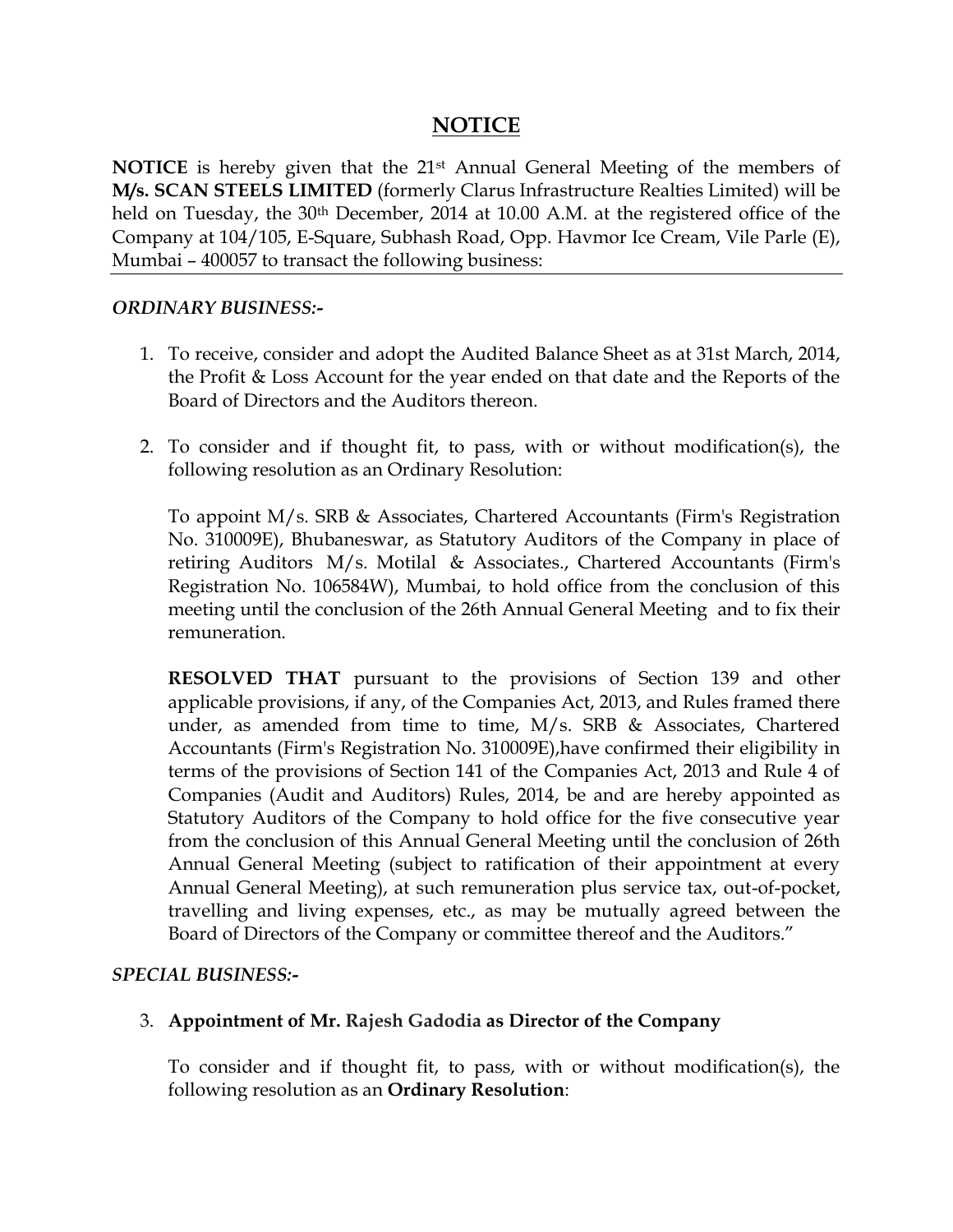"RESOLVED THAT Mr. Rajesh Gadodia (DIN: 00574465), who was appointed as Additional Director of the Company and who holds office up to the date of this Annual General Meeting and in respect of whom the Company has received a notice in writing under section 160 of the companies act, 2013 from a member of the Company proposing his candidature for the office of the director of the company, liable to retire by rotation, be and is hereby appointed as a director of the company."

# **4. Appointment of Mr. Rajesh Gadodia as Managing Director of the Company.**

To consider and if thought fit, to pass with or without modification, the following Resolution as an **Ordinary Resolution**:

"**RESOLVED THAT** pursuant to Sections 196, 197 and any other applicable provisions of the Companies Act, 2013 ("**Act**") and the Rules made there under, as amended from time to time, read with Schedule V to the Act, the Company hereby approves the appointment and terms of remuneration of Mr. **. Rajesh Gadodia** (DIN: 00574465), Managing Director of the Company for the period of five years with effect from 24th October, 2014 to 23rd October, 2019, liable to retire by rotation, upon the terms and conditions set out in the Explanatory Statement annexed to the Notice convening this meeting, including the remuneration to be paid in the event of loss or inadequacy of profits in any financial year, with liberty to the Directors to alter and vary the terms and conditions of the said appointment in such manner so as to not exceed the limits specified in Schedule V to the Act, as may be agreed to between the Board of Directors and Mr. **Rajesh Gadodia**.

**RESOLVED FURTHER THAT** the Board be and is hereby authorized to take all such steps as may be necessary, proper and expedient to give effect to this Resolution."

# **5. Appointment of Mr. Nimish Gadodia as the Director of the Company**

To consider and if thought fit, to pass, with or without modification(s), the following resolution as an **Ordinary Resolution**:

**"RESOLVED THAT** Mr. Nimish Gadodia (DIN: 01258815), who was appointed as Additional Director of the Company and who holds office up to the date of this Annual General Meeting and in respect of whom the Company has received a notice in writing under section 160 of the companies act, 2013 from a member of the Company proposing his candidature for the office of the director of the company, liable to retire by rotation, be and is hereby appointed as a director of the company."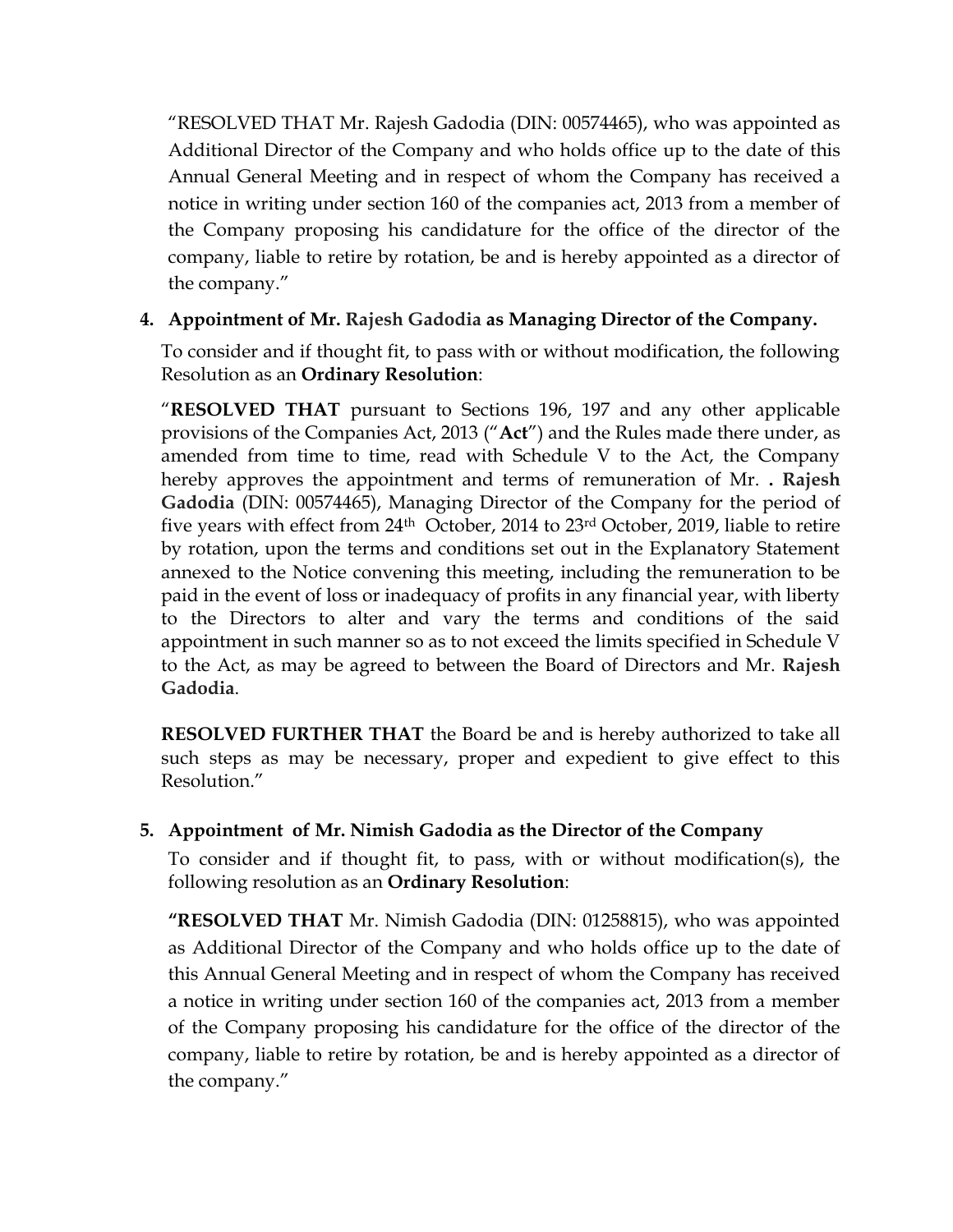## 6. **Appointment of Mr. Ramendra Pratap Singh as Director of the Company**

To consider and if thought fit, to pass, with or without modification(s), the following resolution as an **Ordinary Resolution**:

**"RESOLVED THAT** Mr. Ramendra Pratap Singh (DIN: 03411893), who was appointed as Additional Director of the Company and who holds office up to the date of this Annual General Meeting and in respect of whom the Company has received a notice in writing under section 160 of the companies act, 2013 from a member of the Company proposing his candidature for the office of the director of the company, liable to retire by rotation, be and is hereby appointed as a director of the company."

# 7. **Appointment of Mr. Ankur Madaan as Director of the Company**

To consider and if thought fit, to pass, with or without modification(s), the following resolution as an **Ordinary Resolution**:

**"RESOLVED THAT** Mr. Ankur Madaan (DIN: 07002199), who was appointed as Additional Director of the Company and who holds office up to the date of this Annual General Meeting and in respect of whom the Company has received a notice in writing under section 160 of the companies act, 2013 from a member of the Company proposing his candidature for the office of the director of the company, be and is hereby appointed as a director of the company."

# **8. Appointment of Mr. Ankur Madaan as an Independent Director**

To consider and, if thought fit, to pass with or without modification, the following Resolution as an **Ordinary Resolution**:

"**RESOLVED THAT** pursuant to the provisions of Sections 149, 152 and other applicable provisions, if any, of the Companies Act, 2013 ("**Act**") and the Rules made there under read with Schedule IV to the Act, as amended from time to time, Mr. Ankur Madaan (DIN: 07002199), a Non-Executive director of the Company, who has submitted a declaration that he meets the criteria for independence as provided in Section 149(6) of the Act and who is eligible for appointment , be and is hereby appointment as independent director of the company to hold office for five consecutive years for a term up to the conclusion of the 26th AGM of the company and who shall not be liable to retirement by rotation.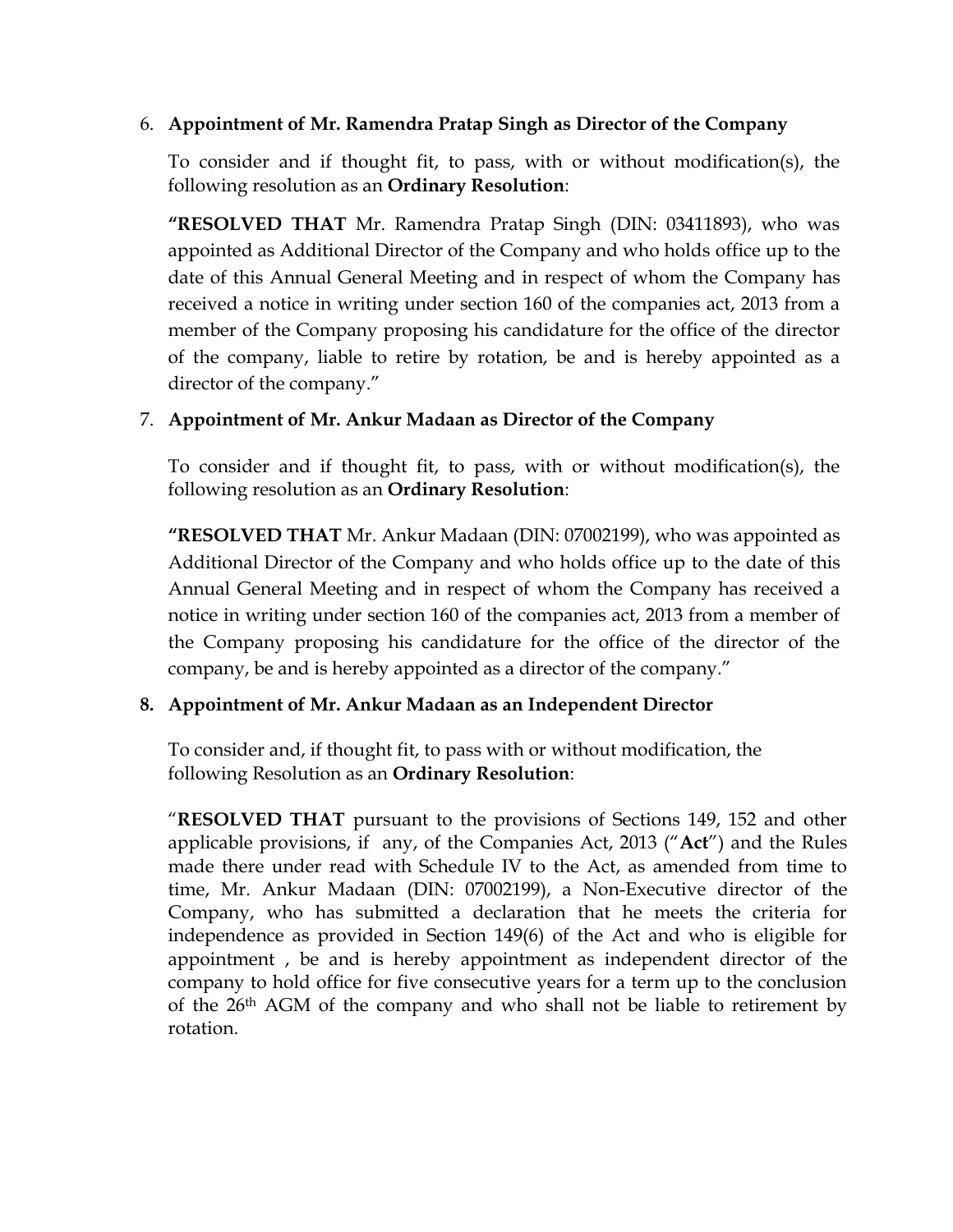## **9. Appointment of Mr. Vinay Goyal as Director of the Company**

To consider and if thought fit, to pass, with or without modification(s), the following resolution as an **Ordinary Resolution**:

**"RESOLVED THAT** Mr. Vinay Goyal (DIN: 07002206), who was appointed as Additional Director of the Company and who holds office up to the date of this Annual General Meeting and in respect of whom the Company has received a notice in writing under section 160 of the companies act, 2013 from a member of the Company proposing his candidature for the office of the director of the company, be and is hereby appointed as a director of the company."

## **10. Appointment of Mr. Vinay Goyal as an Independent Director**

To consider and, if thought fit, to pass with or without modification, the following Resolution as an **Ordinary Resolution**:

"**RESOLVED THAT** pursuant to the provisions of Sections 149, 152 and other applicable provisions, if any, of the Companies Act, 2013 ("**Act**") and the Rules made there under read with Schedule IV to the Act, as amended from time to time, Mr. Vinay Goyal (DIN: 07002206), a Non-Executive director of the Company, who has submitted a declaration that he meets the criteria for independence as provided in Section 149(6) of the Act and who is eligible for appointment, be and is hereby appointment as independent director of the company to hold office for five consecutive years for a term up to the conclusion of the 26th AGM of the company and who shall not be liable to retirement by rotation.

## 11. **To sell or Lease of the Undertakings.**

To consider and if thought fit, to pass, with or without modification(s), the following resolution as **Special Resolution**.

**"RESOLVED THAT** pursuant to the provisions of Section 180 (1)(a) and other applicable provisions of the Companies Act, 2013 (including any amendment thereto or re-enactment thereof), consent of the Company be and is hereby accorded to Board of Directors (hereinafter called "the Board" which term shall be deemed to include any Committee thereof, which the Board may have constituted or hereinafter constitute to exercise its powers including the powers conferred by this resolution and with the power to delegate such authority to any person or persons) to mortgage and/or charge any of its movable and / or immovable properties wherever situated both present and future or to sell, lease or otherwise dispose off the whole or substantially the whole of the undertaking of the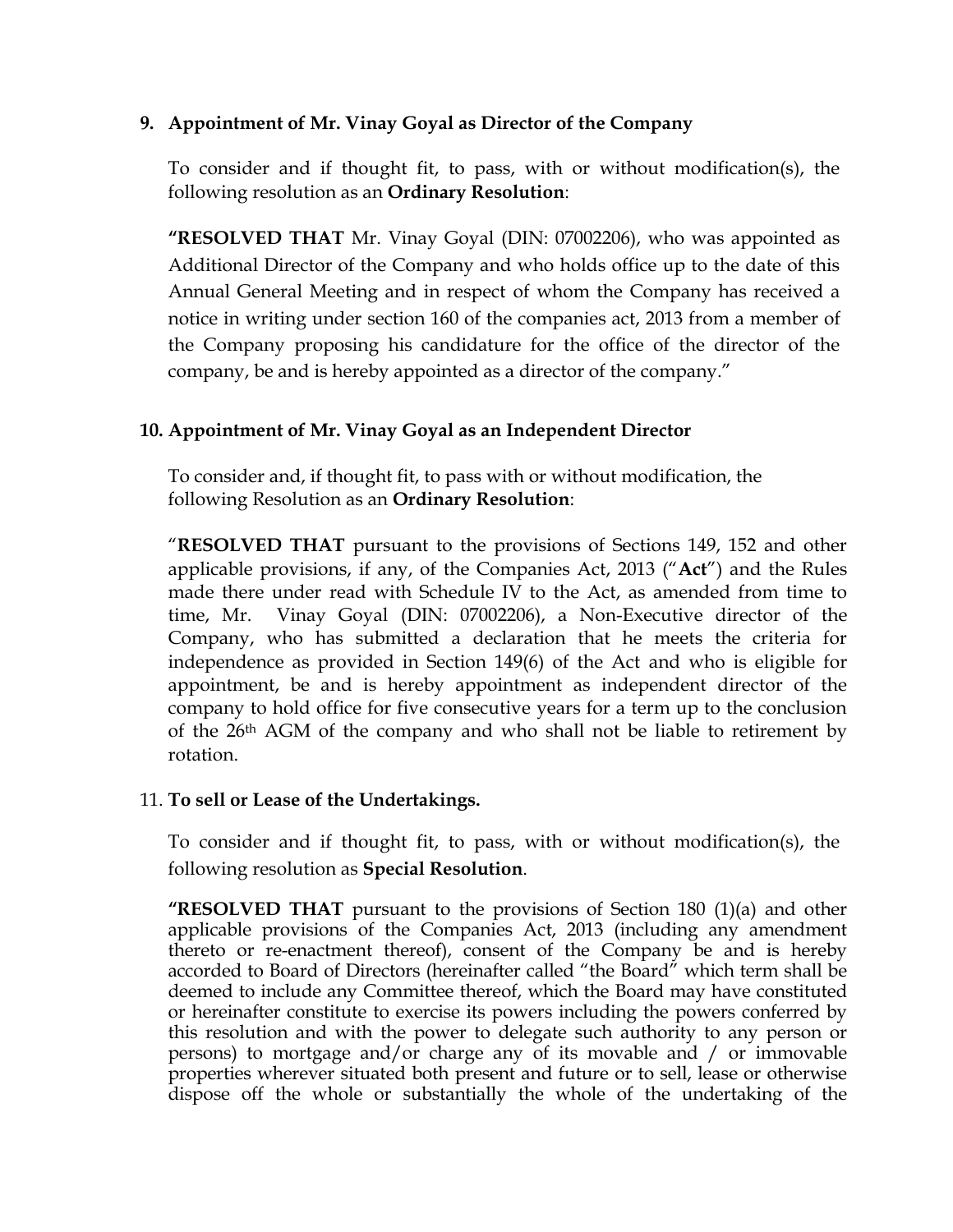Company or where the Company owns more than one undertaking, of the whole or substantially the whole of any such undertaking(s) and to create a mortgage/and or charge, on such terms and conditions at such time(s) and in such form and manner, and with such ranking as to priority as the Board in its absolute discretion thinks fit on the whole or substantially the whole of the Company's any one or more of the undertakings or all of the undertakings of the Company in favour of any bank(s) or body(ies) corporate or person(s), whether shareholders of the Company or not, together with interest, cost, charges and expenses thereon for amount not exceeding Rs. 1000.00 Crore (Rupees One Thousand Crore only) at any point of time.

**RESOLVED FURTHER THAT** the securities to be created by the Company aforesaid may rank prior/pari passu/subservient with/to the mortgages and/or charges already created or to be created by the company as may be agreed to between the concerned parties.

**RESOLVED FURTHER THAT** the Board be and is hereby authorized to do all such acts, deeds and things and to sign all such documents and writings as may be necessary, expedient and incidental thereto to give effect to this resolution and for matter connected therewith or incidental thereto."

### **12. To Borrow Money and Temporary Loans**

To consider and, if thought fit, to pass with or without modifications, the following resolution as an **Special Resolution**:-

 **RESOLVED THAT** pursuant to the provisions of Section 180 (1) (c) of the Companies Act, 2013 and other enabling provisions, if any, consent of the Company be and is hereby accorded to the Board of Directors of the Company for borrowing any sum or sums of moneys for and on behalf of the Company, from time to time from any one or more persons, firms, bodies corporate, bankers, financial institutions, or from others by way of advances, deposits, loans or otherwise and whether unsecured or secured by mortgage, charge, hypothecation or lien or pledge of the Company's assets and properties, whether movable or immovable or stock-in process and debts, advances notwithstanding that the sum or sums of moneys so borrowed together with moneys, if any, already borrowed by the Company (apart from the temporary loans obtained from the Company's bankers in the ordinary course of business) will or may exceed the aggregate of the paid up capital of the Company and its free reserves which have not been set apart for any specific purpose, provided that the total amount upto which the moneys may be borrowed shall not exceed Rs. 1000.00 Crores (Rupees One Thousand Crores) at any point of time on account of the principal.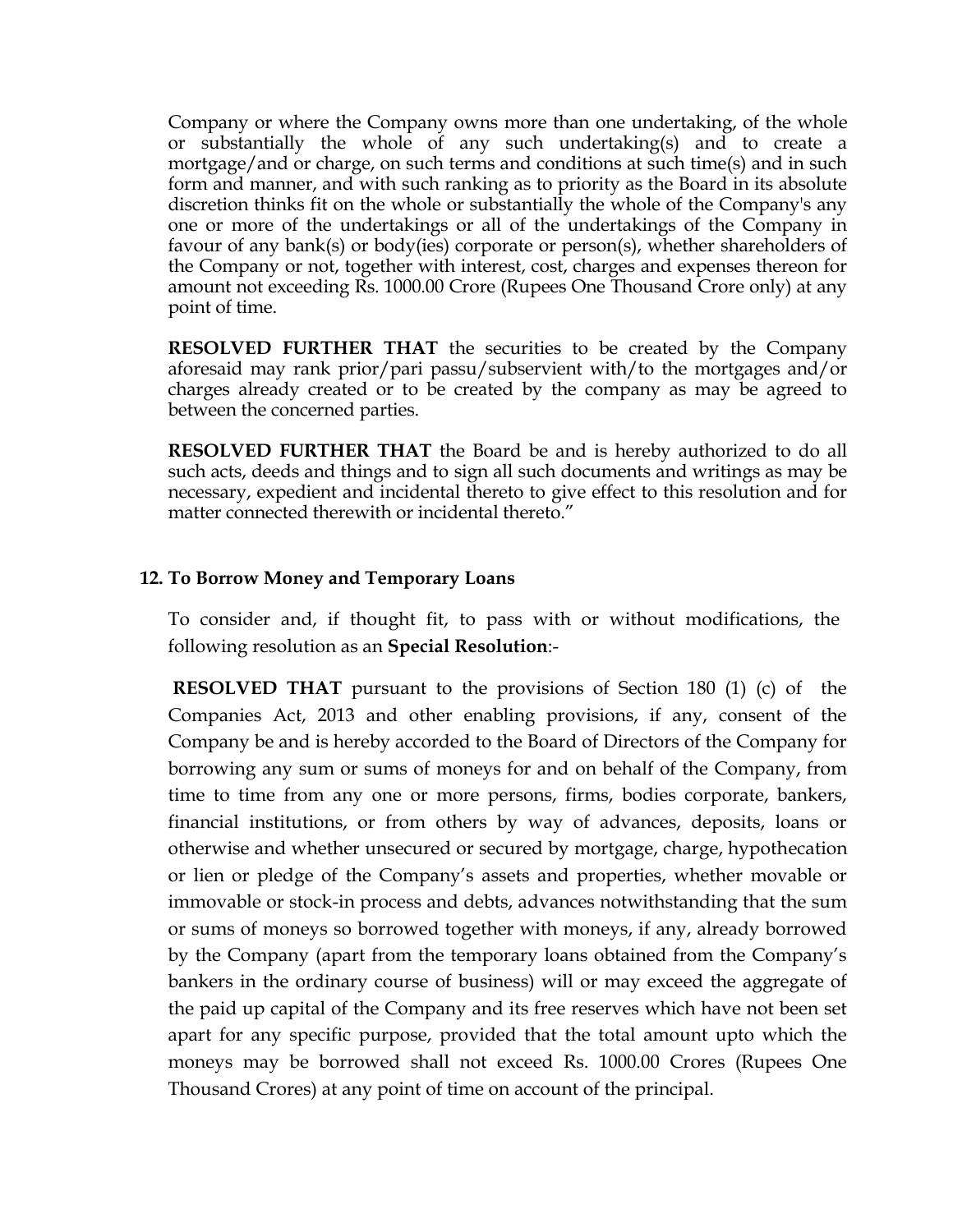**RESOLVED FURTHER THAT** the Board be and is hereby authorized to do all such acts, deeds and things and to sign all such documents and writings as may be necessary, expedient and incidental thereto to give effect to this resolution and for matter connected therewith or incidental thereto."

## **13. Appointment of Cost Auditor.**

To consider and, if thought fit, to pass the following Resolution as an **Ordinary Resolution:**

"RESOLVED THAT pursuant to section 148 and other applicable provisions of the Companies Act, 2013 read with Companies (Audit and Auditors) Rules, 2014, including any statutory modification or re-enactment thereof for the time being in force, subject to necessary approvals, if any, the Cost Auditors M/s. Ray, Nayak & Associates, Partner CMA. Chaitanya Kumar Ray, Cost Accountants having office at MIG-26, Manorama Estate, Rasulgarh, Bhubaneswar – 751010 (Odisha) appointed by the board of directors of the company, to conduct the audit of the cost records of the company for the financial year ending 31<sup>st</sup> March, 2015 be paid the remuneration of Rs. 35,000/- plus travel and other out of pocket expenses incurred for the purpose of cost audit.

RESOLVED FURTHER THAT the board of directors of the company be and is hereby authorized to do all acts and take all such steps as may be necessary, proper or expedient to give effect of this resolution."

## **14. Acceptance of Deposits**

To consider and, if thought fit, to pass the following Resolution as **Special Resolution**:

**"RESOLVED THAT** pursuant to the provisions of Section 73 and Section 76 of the Companies Act, 2013 read with the Companies (Acceptance of Deposits) Rules, 2014 and other applicable provisions, if any, and subject to such conditions, approvals, permissions, as may be necessary, consent of the members of the Company be and is hereby accorded to invite/accept/renew/receive money by way of unsecured/secured deposits, or in any other form, from public and/or members of the Company, in any form or manner, through circular, advertisement or through any other permissible mode, up to permissible limits prescribed under applicable provisions of law and on such terms and conditions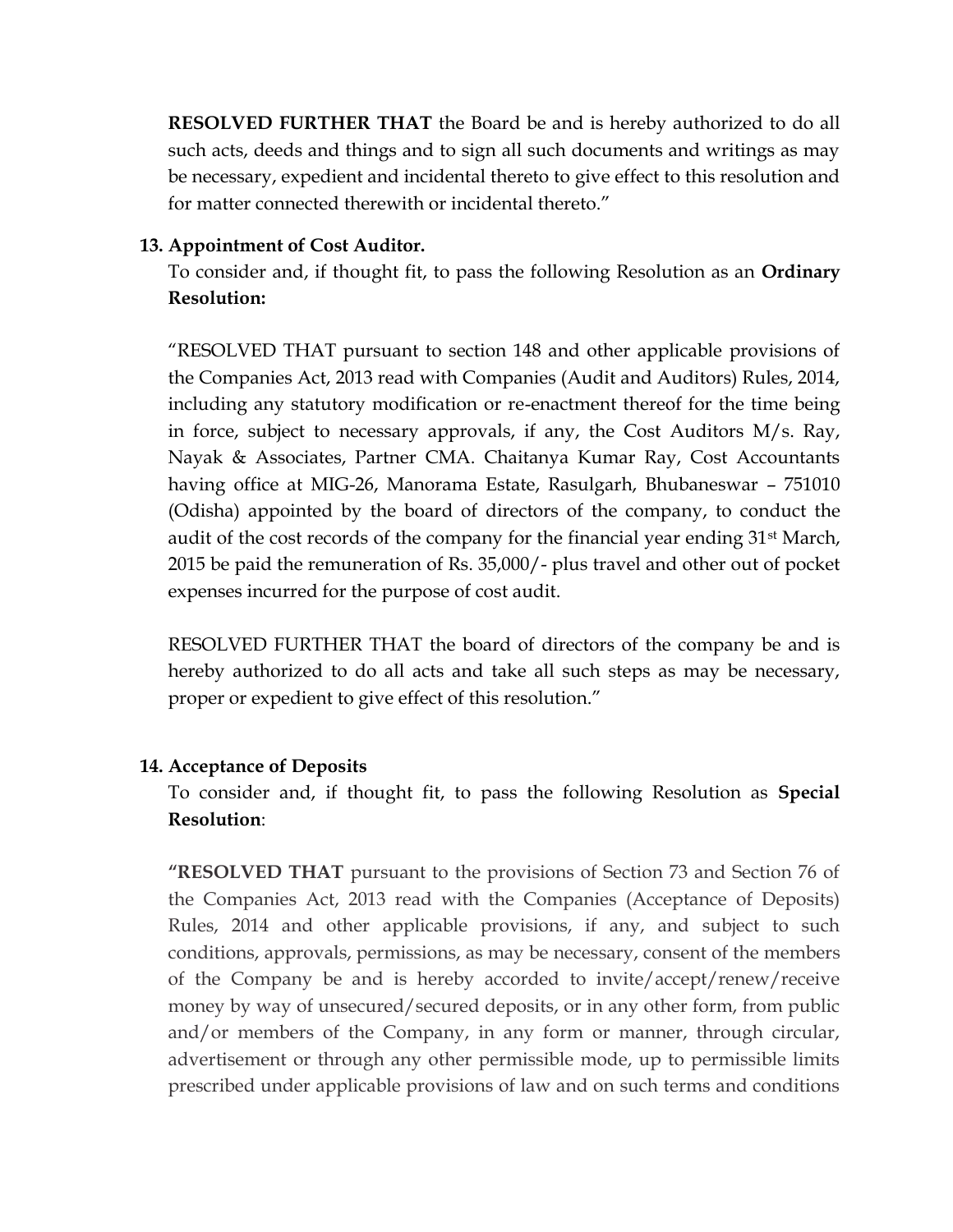as the Board of Directors of the Company in its sole discretion deem fit and necessary.

**RESOLVED FURTHER THAT** for the purpose of giving effect to this resolution, the Board of Directors and/or any Committee of the Board be and is hereby authorized to do all such acts, deeds, things and matters as the Board of Directors and/or any Committee of the Board may in its absolute discretion consider necessary, proper, expedient, desirable or appropriate for such invitation / acceptance / renewal / receipt as aforesaid."

## **15. Increase In Authorised Share Capital**

To consider and, if thought fit, to pass the following Resolution as **Special Resolution:**

**"RESOLVED THAT** pursuant to the provisions of Sections 13, 61 and other applicable provisions, if any, of the Companies Act, 1956 (including any amendment thereto or re-enactment thereof) and subject to such approvals, consents, sanctions and permissions of appropriate authorities, departments or bodies as may be necessary, the Authorized Share Capital of the Company be increased from Rs. 58,00,00,000 (Rupees Fifty Eight Crore only) divided into 5,80,00,000 (Five Crore Eighty Lacs) equity shares of Rs. 10/- each (Rupee Ten only) each to Rs. 70,00,00,000/- (Rupees Seventy Crores only) divided into 7,00,00,000 (Seven Crore) equity shares of Rs. 10/- (Rupee Ten only) each, ranking pari passu with the existing equity shares of the company, with power to the Board of Directors **("Board")** to issue new shares upon such terms and conditions and with such rights and privileges attached thereto as the Board shall determine.

**RESOLVED FURTHER THAT,** the existing Clause V of the Memorandum of Association of the Company, relating to share capital be and is altered by deleting the same and substituting in its place, the following new clause "V" as under:

V. The Authorised Share Capital of the Company is Rs. 70,00,00,000/- (Rupees Seventy Crores only) divided into 7,00,00,000 (Seven Crore) equity shares of Rs. 10/- (Rupee Ten only) each, with power to the Board of Directors (Board) to increase, modify or reduce the capital of the company and to divide the shares in the capital for the time being into several classes and to attach thereto respectively such preferential, deferred, qualified or other special rights, privileges, conditions and restrictions as may be determined under the provision of the Companies Act, 2013 or any other applicable Act(s), Rule(s) and Regulation(s) etc. "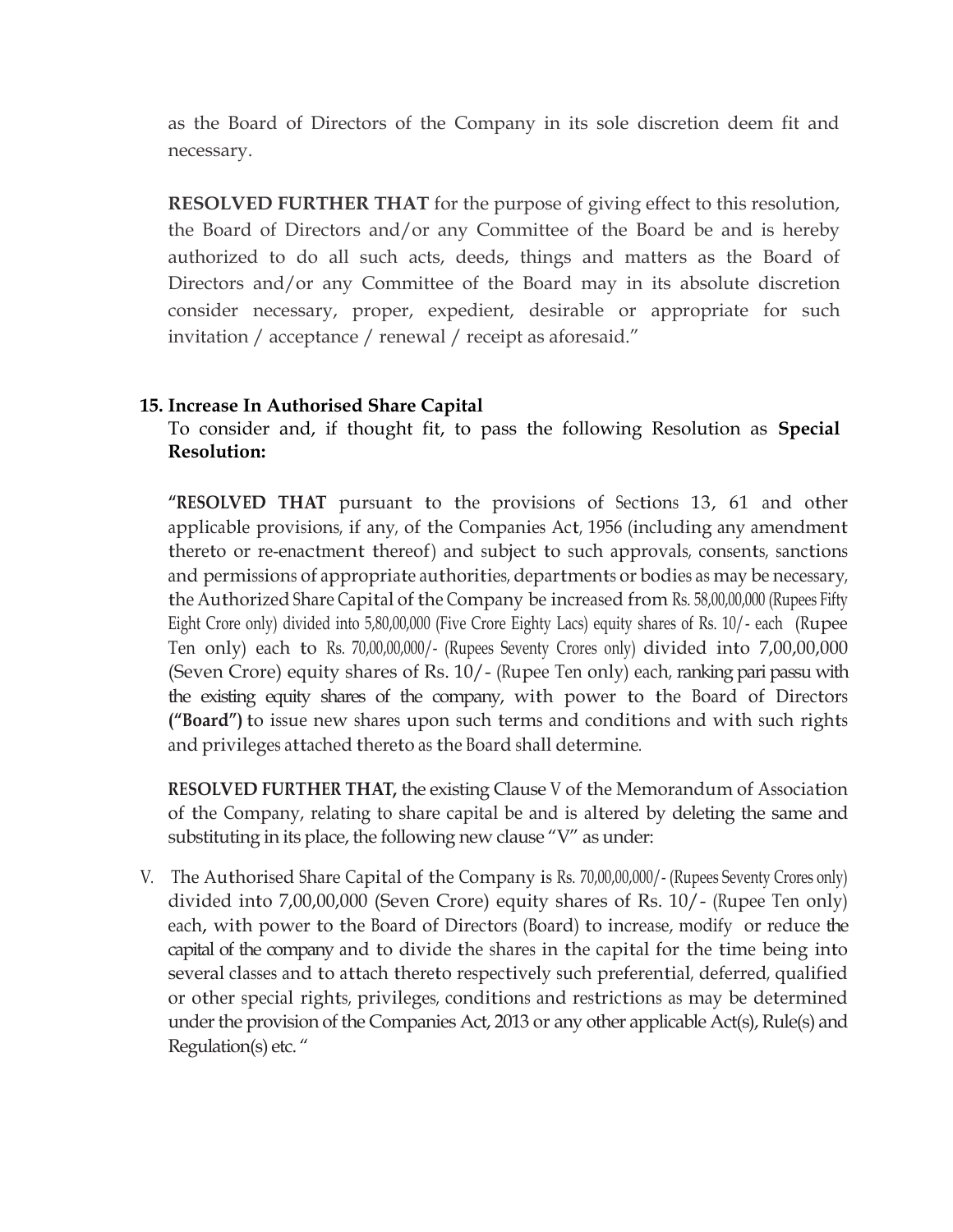**RESOLVED FURTHER THAT** the Board of Directors or a Committee thereof be and is hereby authorized to do all such acts, deeds, matters and things as may be considered necessary, desirable and expedient for giving effect to this resolution and/or otherwise considered by them in the best interest of the Company."

## 16. **Preferential Allotment of Equity Shares**

To consider and, if thought fit, to pass the following Resolution with or without modification(s), if any, as **Special Resolution**:

**"RESOLVED THAT** the approval of members by way of special resolution, in terms of the Section 42 and For the purposes of clause (c) of sub-section (1) of section 62 and all other applicable provisions, if, any, of the Companies Act 2013 (the Act) (including any statutory modification(s) or re-enactment there, for the time being in force), Memorandum and Articles of Association of the Company, Listing Agreements entered into by the Company with the Stock Exchanges where the Company's shares are listed, and in accordance with the provisions of the Securities and Exchange Board of India (Issue of Capital And Disclosure Requirement) Regulation 2009 as may be applicable on preferential issue of Equity Shares and other applicable regulations / guidelines of SEBI, if any and subject to such consents and approvals of SEBI, Stock Exchange, Central Listing Authority, Government of India or such other bodies or authorities as may be required by the law and as may be necessary and subject to such conditions and modifications as may be imposed upon and accepted by the Board while granting such consents and approvals for that purpose the Board of Directors of the Company be and is hereby authorised to take offer, issue and allot up to 2,21,66,667 (Two Crore Twenty One Lacs Sixty Six Thousand Six Hundred Sixty Seven Only) Equity Shares of Rs.10/- (Rs Ten only) each for cash at Rs.30/- (Each) aggregating Rs. 66,50,00,010/- (Rupees Sixty Six Crore Fifty Lacs and Ten Only) on preferential basis to the General Investors and promoters.

**RESOLVED FURTHER THAT** the "Relevant Date" in relation to the issue of shares in accordance with the Securities and Exchange Board of India (Issue of Capital and Disclosure Requirement) Regulation 2009 would be 29th November, 2014 being the date 30 days prior to the date of passing of this resolution at the Annual General Meeting to be held on 30th December, 2014.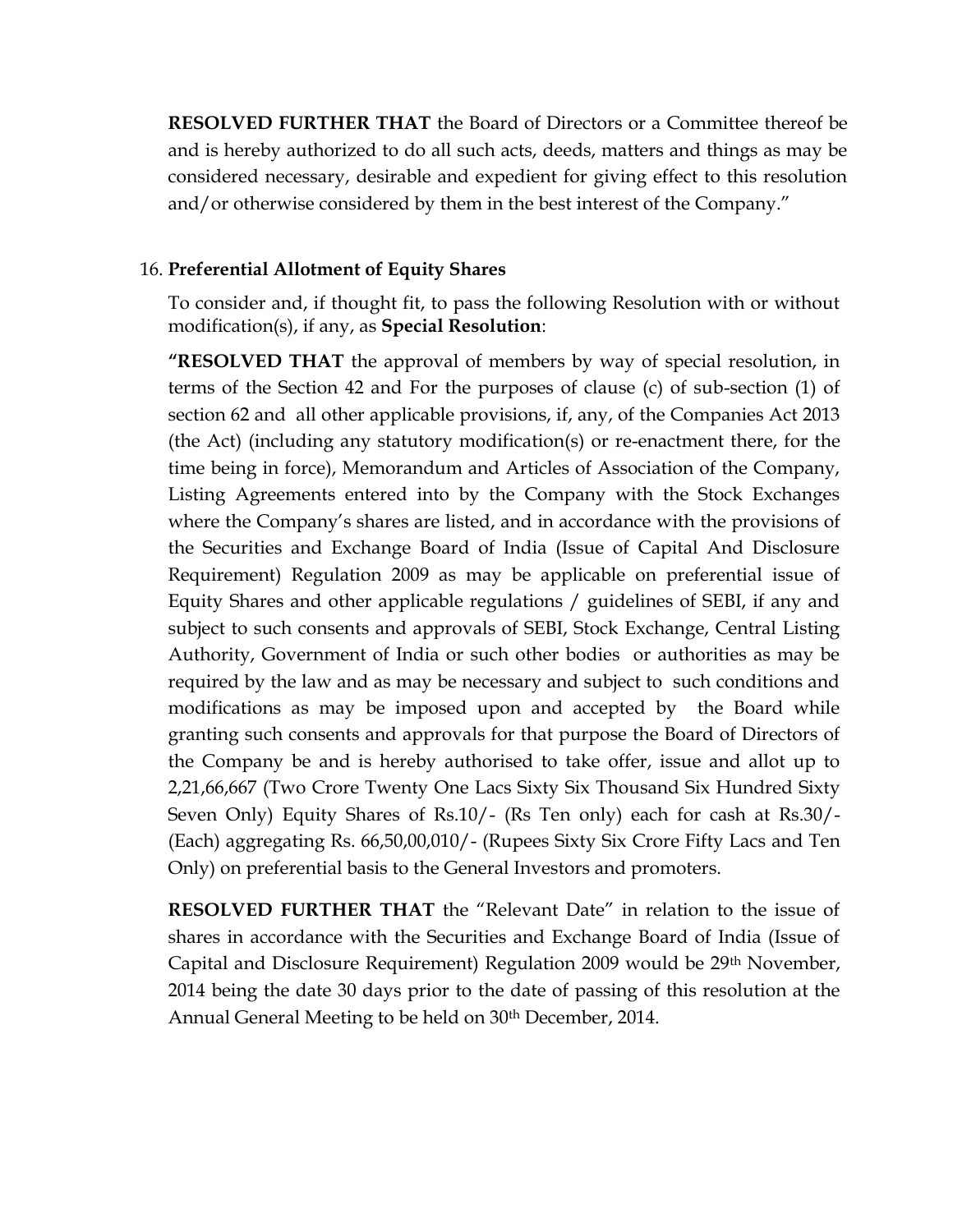**RESOLVED FURTHER THAT** the issue of Shares, if any, as above shall be subject to the following terms and conditions:

a. The shareholders shall on the date of allotment of Shares, pay the full allotment money i.e. Rs. 30/- per share;

b. Since the shares will be allotted to the General Investors the Lock-in –period will be 1-years from the date of Trading Approval.

c. Since the shares will be allotted to the Promoters the Lock-in –period will be 3 -years from the date of Trading Approval.

**RESOLVED FURTHER THAT** the Board be and is hereby authorized in its entire discretion to decide to proceed with the issue of the Shares, to finalize the list of allottee (s), including the size and relative components of the same, and for the purpose of giving effect to this issue or allotment of Shares, the Board or committee thereof as may be constituted by the Board if any be and is hereby authorized on behalf of the Company to do all such acts, deeds, matters and things as it may at its discretion deem necessary or desirable for such purpose, including without limitation, appointment of consultants, solicitors, merchant bankers, or any other agencies as may be required and entering into arrangements for listing of the equity shares representing the same in any Indian Stock Exchanges with power on behalf of the Company, to settle any questions, difficulties or doubts that may arise in regard to any such issue, offer or allotment of Equity Shares and in complying with any Regulations, as may in its absolute discretion deem fit, without being required to seek any further clarification, consent or approval of the members or otherwise to the end and intent that the members shall be deemed to have given their approval thereto expressly by the authority of this resolution.

**RESOLVED FURTHER THAT** the Board be and is hereby authorized to delegate all or any of the powers herein conferred to any Committee of Directors or Officer(s) of the Company to give effect to this resolution."

**RESOLVED FURTHER THAT** a copy of the Certificate from the Auditors dated 29th November, 2014 as placed before the meeting for the Compliance of ICDR Regulation 2009, that the preferential issue of 2,21,66,667 Equity Shares of Rs. 10/- Each Issued at a price of Rs. 3**0/- (Rupees Thirty Only)** per share [including a premium of Rs. 20/- (Rupees Twenty Only)] to the general Investors and the promoters is in Compliance with the Chapter VII of SEBI ICDR (Issue of Capital and Disclosure Requirement) Regulation, 2009.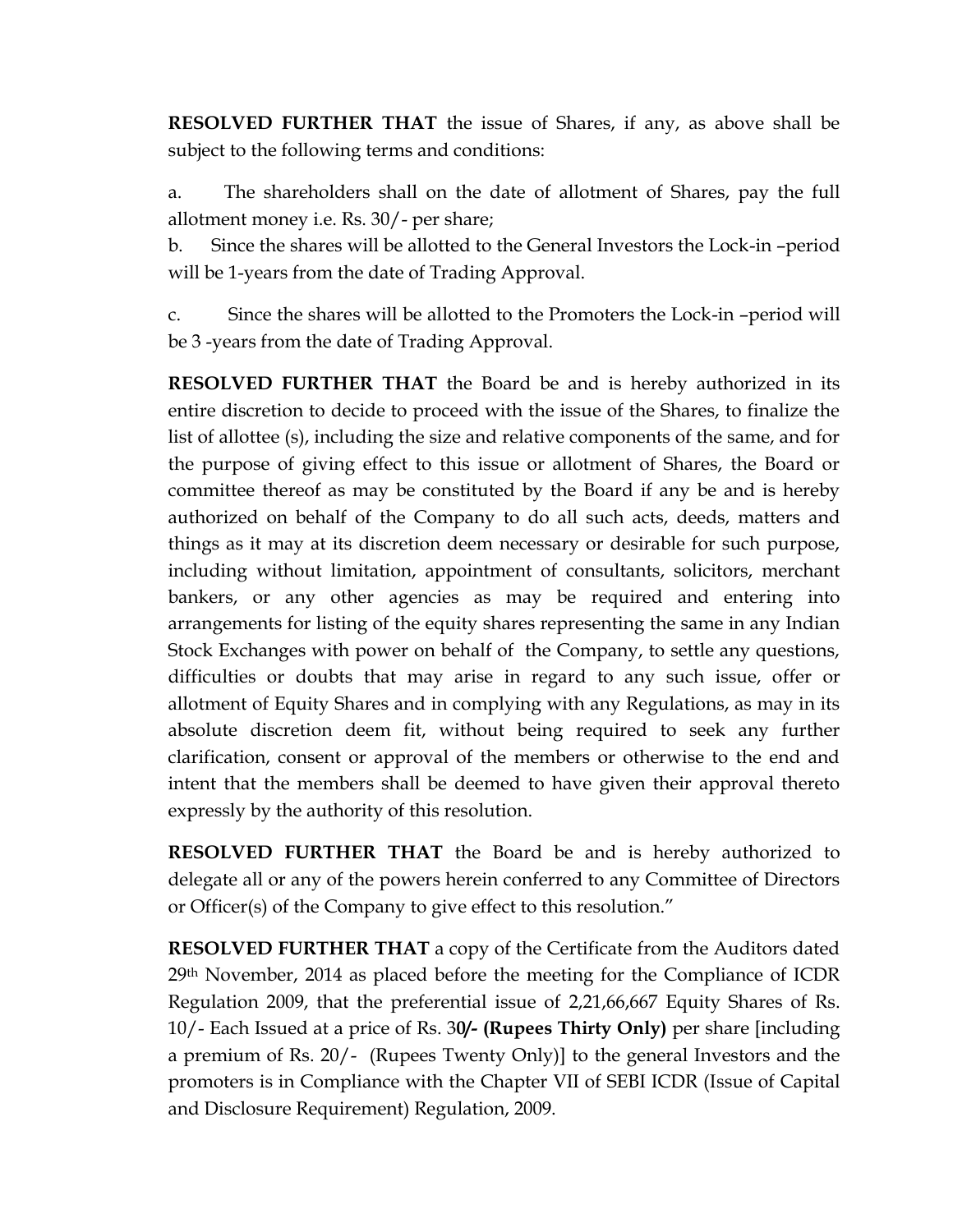**RESOLVED FURTHER THAT** a copy of the Certificate of the Auditors dated 29<sup>th</sup> November, 2014 in accordance with the Securities and Exchange Board of India (Issue of Capital and Disclosure Requirement) Regulation 2009 as placed before the meeting for pricing of the Equity Shares to be allotted to the proposed allottees. So calculation from the relevant date was 29th November, 2014 and the Board considered & hereby decided to allot the shares of face value of Rs.10/ each at Rs.30/- Each.

**RESOLVED FURTHER THAT** the Equity Shares so issued shall upon allotment have the same rights of voting as the existing equity shares and be treated for all other purposes pari-passu with the existing equity shares of the Company and that the equity shares so allotted during the financial year shall be entitled to dividend, if any, declared including other corporate benefits, if any, for the financial year in which the allotment has been made and subsequent years.

**RESOLVED FURTHER THAT** the Company do apply for listing of the new equity shares as may be issued with the Bombay Stock Exchange Limited Mumbai.

**RESOLVED FURTHER THAT** the Company do make an application to the National Securities Depository Limited (NSDL) and the Central Depository Services Limited (CDSL) for admission of the above said Equity shares to be allotted on preferential basis.

| <b>BY ORDER OF THE</b>           |
|----------------------------------|
|                                  |
| <b>FOR SCAN STEELS</b>           |
|                                  |
|                                  |
| $Sd$ /-                          |
| Prabir Kumar Das                 |
| (Company Secretary & Compliance) |
|                                  |
|                                  |
|                                  |

Place: Mumbai Date:- 29th November, 2014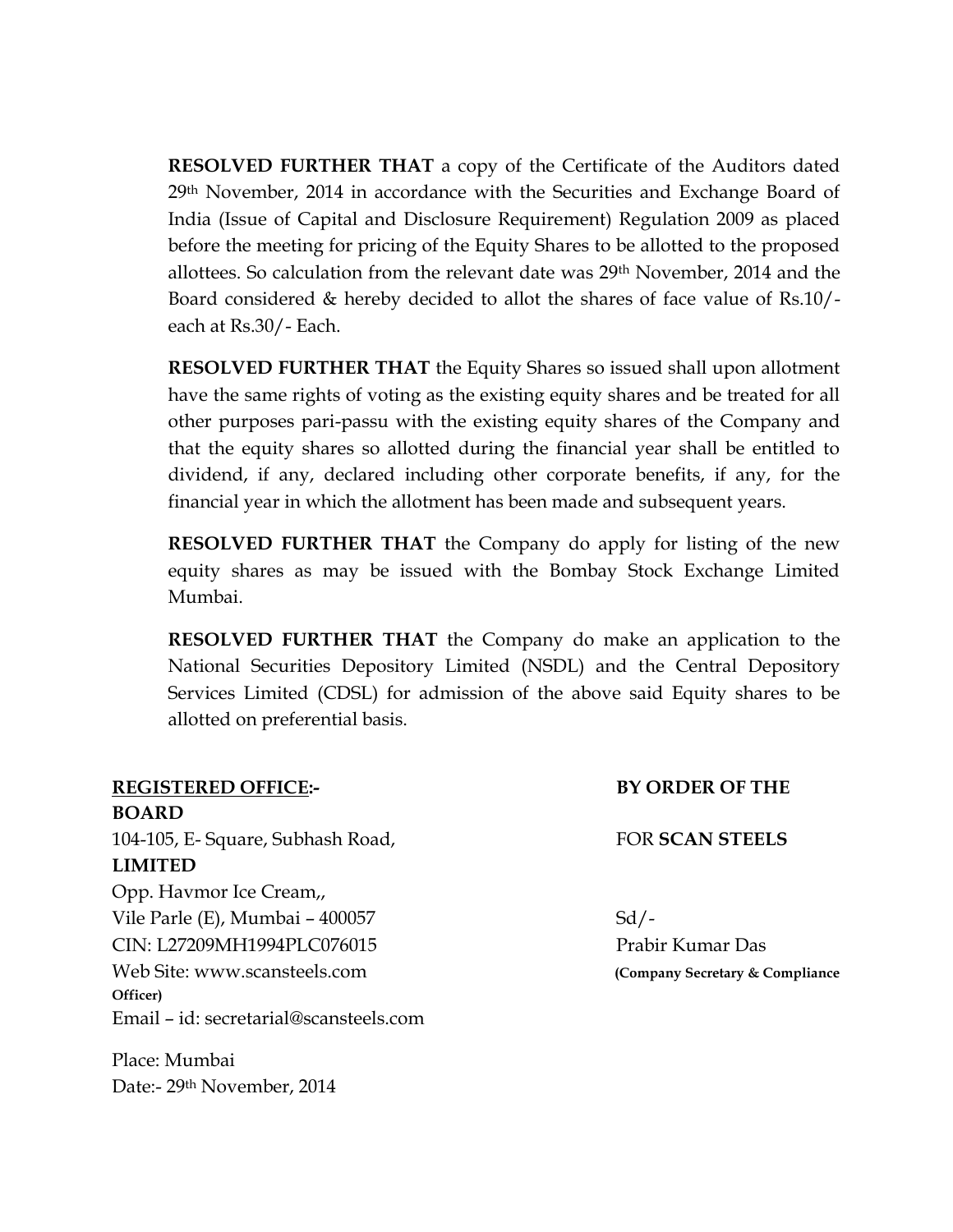## **NOTES**

- *1.* A member entitled to attend and vote at the meeting is entitled to appoint a proxy to attend and vote *on poll* on his behalf and the proxy need not be a member of the company*. A person can act as proxy on behalf of members not exceeding fifty (50) and holding in the aggregate not more than ten percent of the total share capital of the company.*
- *2.* Proxies in order to be effective must be received at the registered office of the company not less than 48 hours before the meeting. *A blank proxy form is enclosed with this report.*
- 3. An explanatory statement pursuant to section 102 of the Companies Act, 2013, relating to the special business to be transacted at the meeting is annexed hereto.
- 4. Members are requested to notify any change of address:
	- a. To their depository participants (DP) in respect of shares held in dematerialized form, and
	- b. To Registrar and Share Transfer Agent of the Company- **Adroit Corporate Services Pvt Ltd**, whose office is located at 19, Jafebhoy Indl. Estate, 1st Floor, Makwane Road, Marol Naka, Andheri E, Mumbai,Maharashtra,400059, in respect of shares in physical form, to notify their change of address/ residential status/email-id, bank details etc., if any, under their signatures and quoting respective folio number.
- 5. Members are requested to kindly mention their Folio Number / Client ID and DP ID Number (in case of demat shares) in all their correspondence with the Companies Register in order to reply to their queries promptly, for easy identification of attendance at the meeting.
- 6. Members are requested to bring your copies of the Annual Report/ the Notice of the meeting along with the Attendance Slip with them duly filled in and hand over the same at the entrance of the Meeting Hall.
- 7. The Register of Members and Share Transfer Books of the Company will remain closed from 25th Day of December, 2014 to 30th Day of December, 2014 (both day inclusive).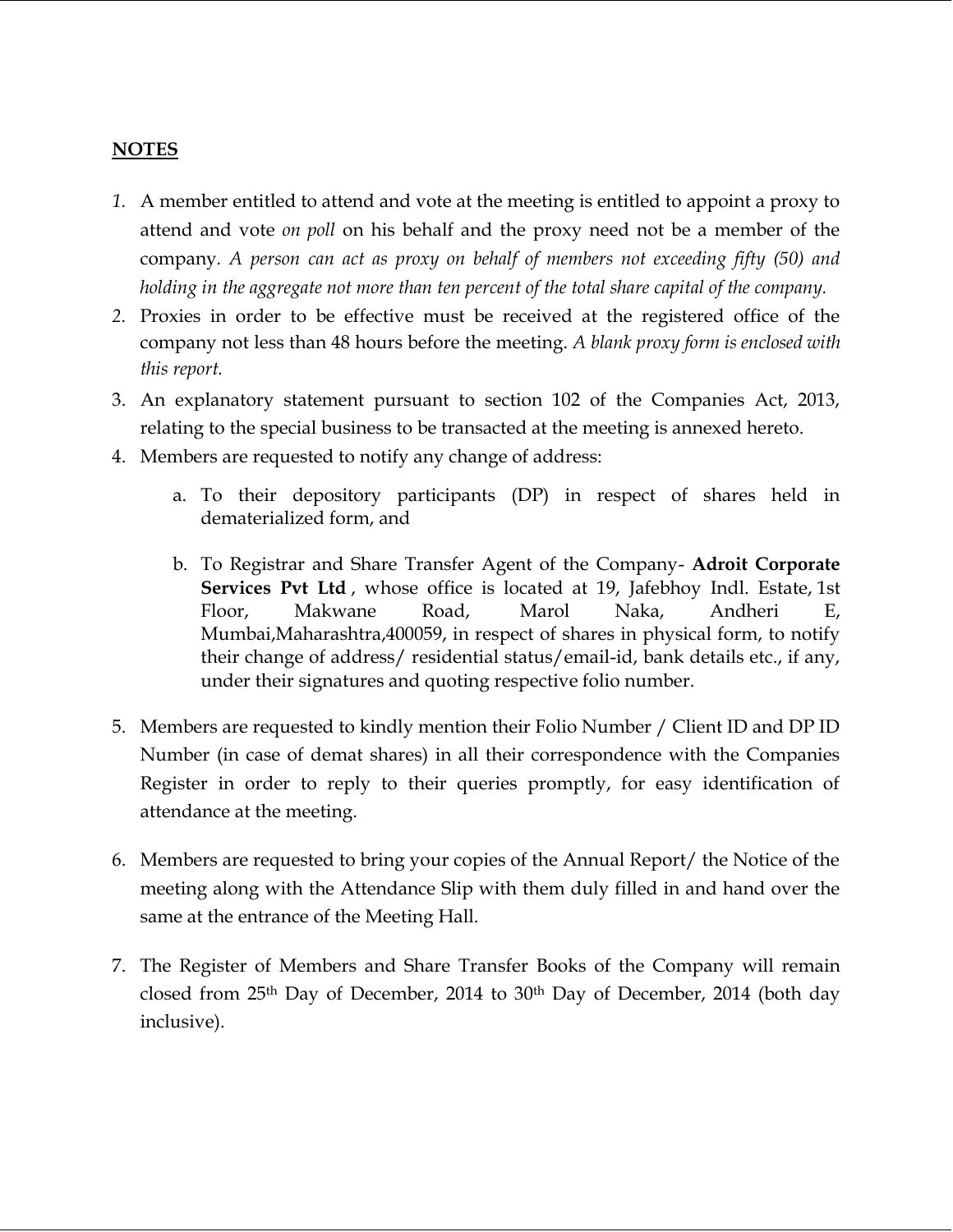- 8. Members desirous of obtaining any information concerning Accounts and operations of the Company are requested to address their questions in writing to the Company at least 7 days before the date of the Meeting so that the information required may be made available at the Meeting.
- 9. The Ministry of Corporate Affairs has taken a "Green Initiative in the Corporate Governance" by allowing paperless compliances by the companies and has issued circulars stating that service of notice/documents including Annual Report can be sent by e-mail to its members. To support this green initiative of the Government in full measure, members who have not registered their e-mail addresses, so far, are requested to register their e-mail addresses, in respect of electronic holdings with the Depository through their concerned Depository Participants. Members who hold shares in physical form are requested to register the same with our Registrar & Share Transfer Agent M/s Adroit Corporate Services Private Limited, Jafferbhoy Industrail Estate, Makwana Lane, Andheri(E), Mumbai—400059.
- 10. Electronic copy of the Annual Report for the financial year ended 31.03.2014 is being sent to all the members whose email IDs are registered with the Company/Depository Participants(s) for communication purposes unless any member has requested for a hard copy of the same. For members who have not registered their email address, physical copy of the Annual Report is being sent in the permitted mode.
- 11. Electronic copy of the Notice of the 21st Annual General Meeting of the Company inter alia indicating the process and manner of e-voting along with Attendance Slip and Proxy Form is being sent to all the members whose email IDs are registered with the Company/Depository Participants(s) for communication purposes unless any member has requested for a hard copy of the same. For members who have not registered their email address, physical copy of the Notice of the 21st Annual General Meeting of the Company inter alia indicating the process and manner of evoting along with Attendance Slip and Proxy Form is being sent in the permitted mode.
- 12. Members may also note that the Notice of the 21st Annual General Meeting and the Annual Report for the financial year ended on 31.03.2014 will also be available on the Company's website www.scansteels.com for their download. The physical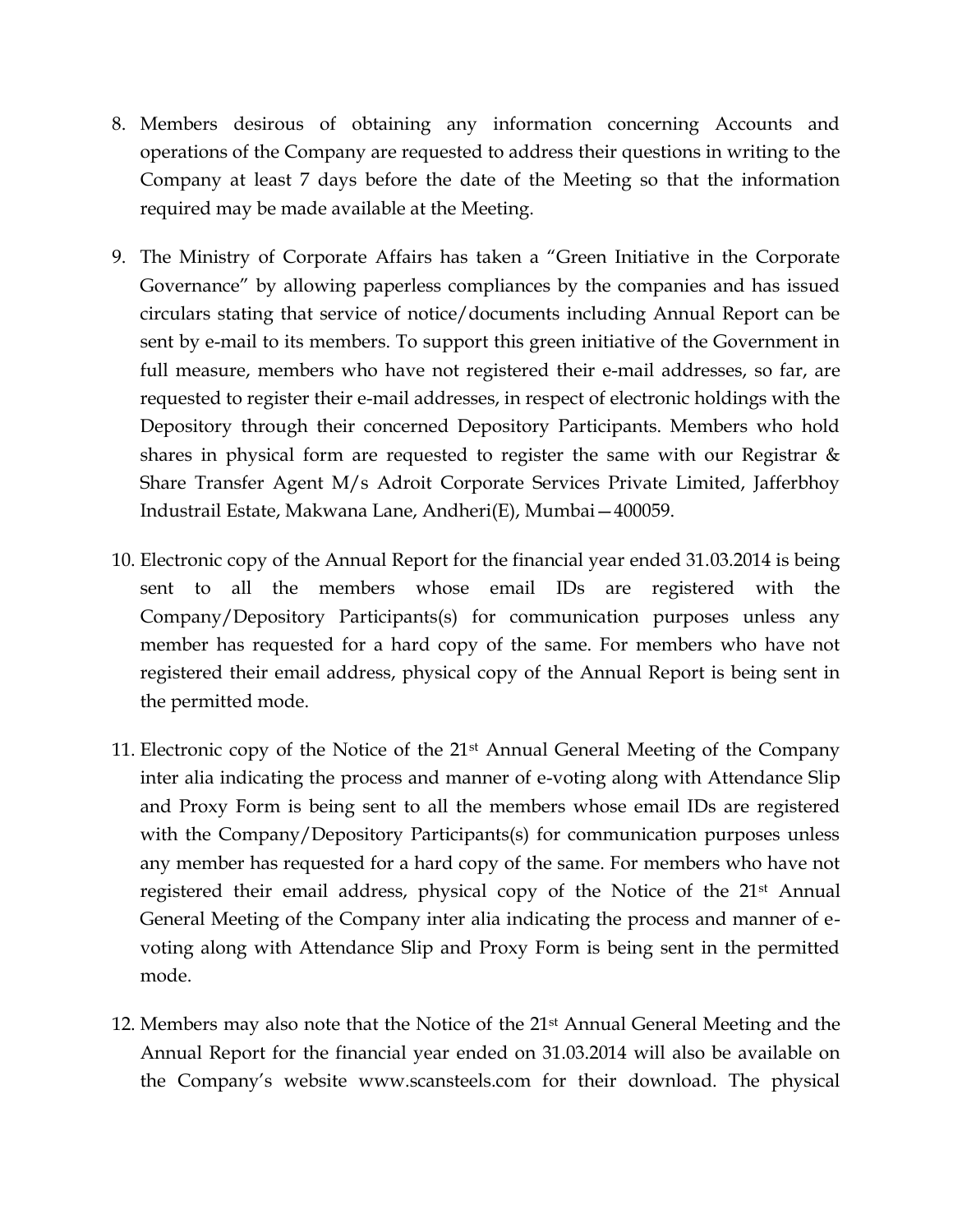copies of the aforesaid documents will also be available at the Company's Registered Office in Mumbai for inspection during normal business hours on working days. Even after registering for e-communication, members are entitled to receive such communication in physical form, upon making a request for the same, by post as per the cost. For any communication, the shareholders may also send requests to the Company's investor email id: secretarial@scansteels.com

- 13. The Securities and Exchange Board of India (SEBI) has mandated the submission of copy of PAN card to the Company/ Depository Participants as the case may be. Members holding shares in physical form should submit their PAN details to the Company/RTA.
- 14. To prevent fraudulent transactions, members are advised to exercise due diligence and notify the Company of any change in address or demise of any member as soon as possible. Members are also advised not to leave their demat account(s) dormant for long. Periodic statement of holdings should be obtained from the concerned Depository Participant and holdings should be verified.
- 15. Corporate Members intending to send their authorized representatives to attend the Meeting are requested to send a certified copy of Board resolution authorizing their representative to attend the Meeting.

# 16. **VOTING THROUGH ELECTRONIC MEANS**

In compliance with the provisions of the Clause – 35B of the Listing Agreement read with Section 108 of the Companies Act, 2013 and the Rule 20 of the Companies (Management and Administration) Rules, 2014, the company is pleased to provide members facility to exercise their votes for all the resolutions detailed in the Notice of the 21st Annual Report of the company and the business may be transacted through e-voting. The company has engaged the services of Central Depository Services Limited (CDSL) as the authorized agency to provide the e-voting facility.

The instructions for shareholders voting electronically are as under:

M/s. A. K. ANAND & CO a firm of Practicing Chartered Accountant having registration Number *002390N* situated at V star Plaza, B wings 601, Chandavarkar Lane, Borivali West, Mumbai is appointed as scrutinizer to conduct E-voting.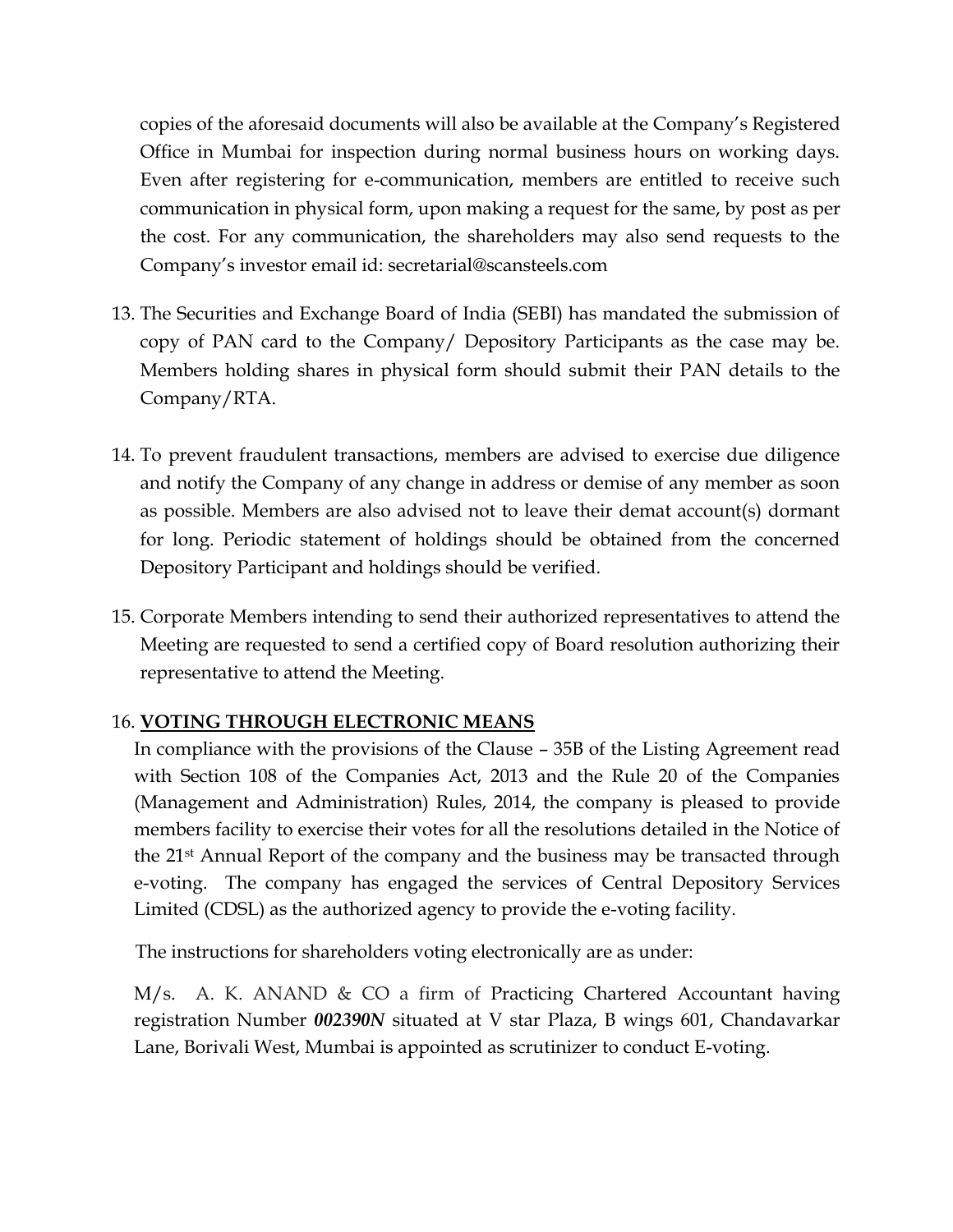## **STEPS FOR E-VOTING**

- (i) The voting period begins on  $22<sup>nd</sup>$  December, 2014 (10.00 a.m.) and ends on  $24<sup>th</sup>$ December, 2014 (06.00 p.m.). During this period shareholders' of the Company, holding shares either in physical form or in dematerialized form, as on the cut-off date (record date) of 28th November, 2014, may cast their vote electronically. The evoting module shall be disabled by CDSL for voting thereafter.
- (ii) The shareholders should log on to the e-voting website www.evotingindia.com.
- (iii) Click on Shareholders.
- (iv) Now Enter your User ID:
	- a. For CDSL: 16 digits beneficiary ID,
	- b. For NSDL: 8 Character DP ID followed by 8 Digits Client ID,
	- c. Members holding shares in Physical Form should enter Folio Number registered with the Company.
- (v) Next enter the image verification as displayed and Click on Login.
- (vi) If you are holding shares in demat form and had logged on to <u>[www.evotingindia.com](http://www.evotingindia.com/)</u> and voted on an earlier voting of any company, then your existing password is to be used.

(vii) If you are a first time user follow the steps given below:

|     | For Members holding shares in Demat Form and Physical Form               |
|-----|--------------------------------------------------------------------------|
|     |                                                                          |
|     | Enter your 10 digit alpha-numeric PAN issued by Income Tax               |
|     | Department                                                               |
|     | (Applicable for both demat shareholders as well as physical              |
|     | shareholders)                                                            |
| PAN | • Members who have not updated their PAN with the                        |
|     | Company/Depository Participant are requested to use the first two        |
|     | letters of their name and the 8 digits of the sequence number in the     |
|     | PAN field.                                                               |
|     |                                                                          |
|     | • In case the sequence number is less than 8 digits enter the applicable |
|     | number of 0's before the number after the first two characters of the    |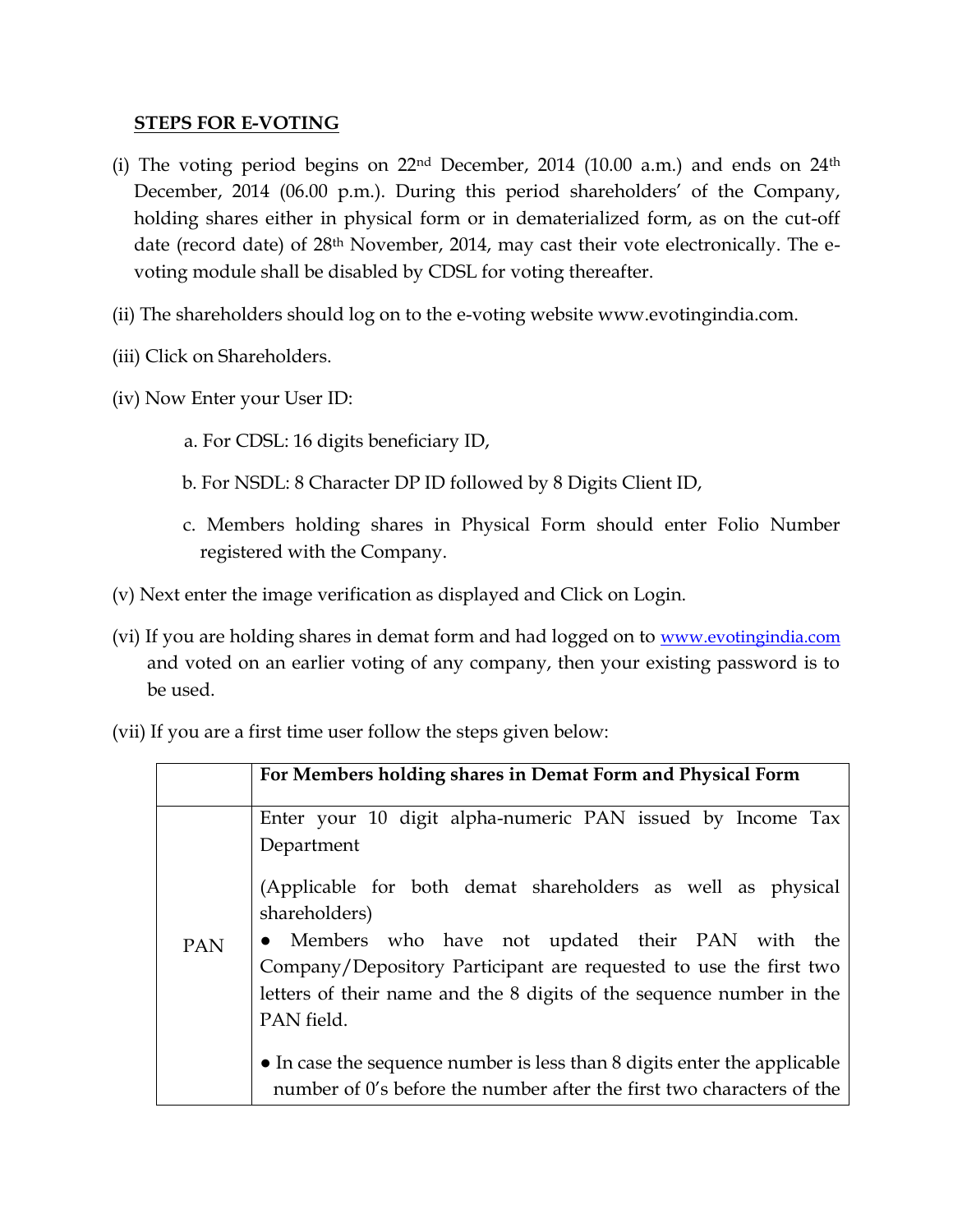|                                                      | name in CAPITAL letters. Eg. If your name is Ramesh Kumar with               |  |  |  |  |  |
|------------------------------------------------------|------------------------------------------------------------------------------|--|--|--|--|--|
|                                                      | sequence number 1 then enter RA00000001 in the PAN field.                    |  |  |  |  |  |
|                                                      |                                                                              |  |  |  |  |  |
|                                                      | Enter the Date of Birth as recorded in your demat account or in the          |  |  |  |  |  |
| DOB                                                  | company records for the said demat account or folio in $\frac{dd}{mm}$ /yyyy |  |  |  |  |  |
|                                                      | format.                                                                      |  |  |  |  |  |
|                                                      |                                                                              |  |  |  |  |  |
|                                                      | Enter the Dividend Bank Details as recorded in your demat account            |  |  |  |  |  |
|                                                      | or in the                                                                    |  |  |  |  |  |
| Dividend                                             |                                                                              |  |  |  |  |  |
| Company records for the said demat account or folio. |                                                                              |  |  |  |  |  |
| Bank                                                 | • Please enter the DOB or Dividend Bank Details in order to login. If        |  |  |  |  |  |
|                                                      |                                                                              |  |  |  |  |  |
| Details                                              | the details are not recorded with the depository or company please           |  |  |  |  |  |
|                                                      | enter the member id / folio number in the Dividend Bank details              |  |  |  |  |  |
|                                                      | field as mentioned in instruction $(v)$ .                                    |  |  |  |  |  |
|                                                      |                                                                              |  |  |  |  |  |

(viii) After entering these details appropriately, click on "SUBMIT" tab.

- (ix) Members holding shares in physical form will then directly reach the Company selection screen. However, members holding shares in demat form will now reach 'Password Creation' menu wherein they are required to mandatorily enter their login password in the new password field. Kindly note that this password is to be also used by the demat holders for voting for resolutions of any other company on which they are eligible to vote, provided that company opts for e-voting through CDSL platform. It is strongly recommended not to share your password with any other person and take utmost care to keep your password confidential.
- (x) For Members holding shares in physical form, the details can be used only for evoting on the resolutions contained in this Notice.
- (xi) Click on the EVSN for the relevant **SCAN STEELS LIMITED** on which you choose to vote.
- (xii) On the voting page, you will see "RESOLUTION DESCRIPTION" and against the same the option "YES/NO" for voting. Select the option YES or NO as desired. The option YES implies that you assent to the Resolution and option NO implies that you dissent to the Resolution.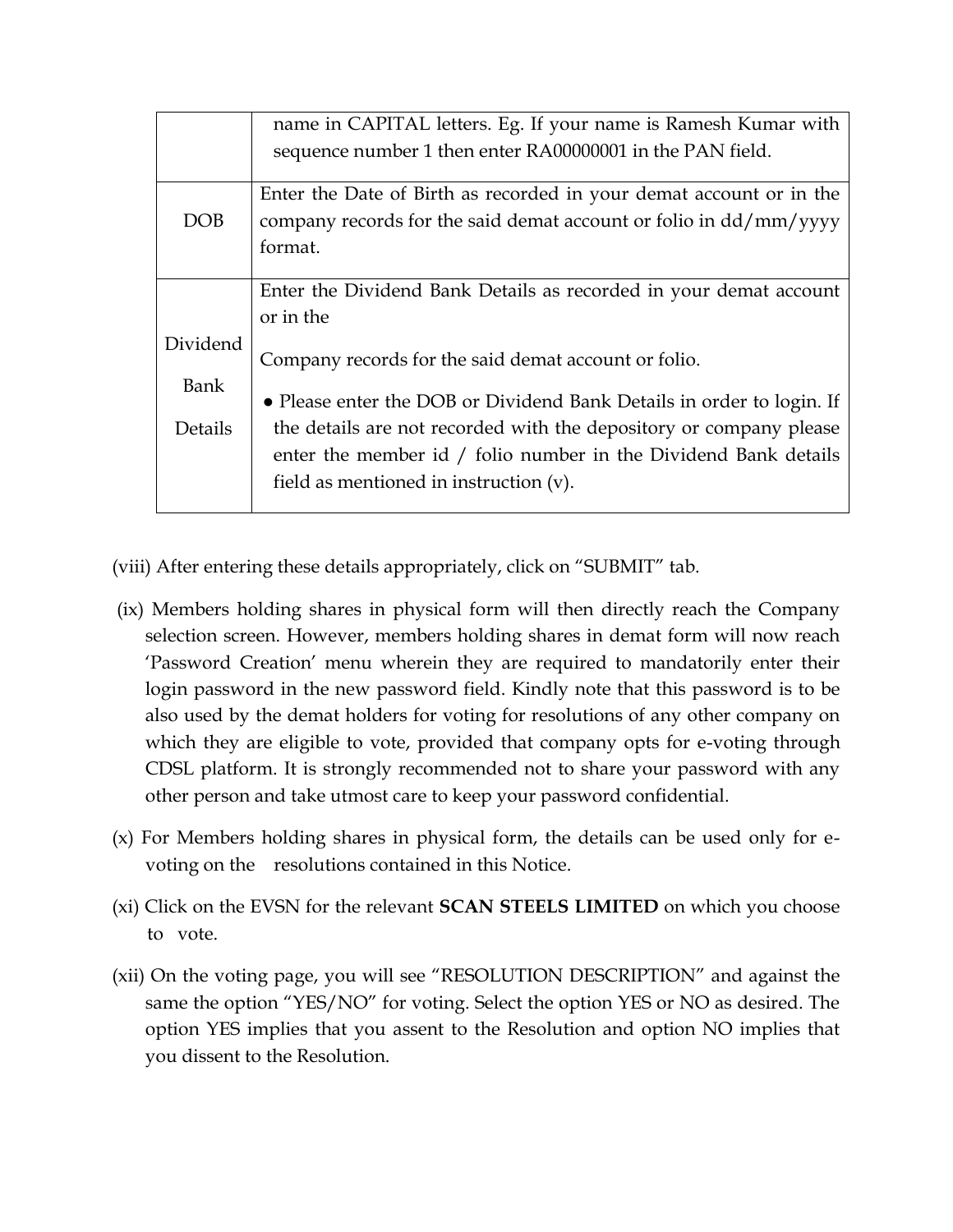- (xiii) Click on the "RESOLUTIONS FILE LINK" if you wish to view the entire Resolution details.
- (xiv) After selecting the resolution you have decided to vote on, click on "SUBMIT". A confirmation box will be displayed. If you wish to confirm your vote, click on "OK", else to change your vote, click on "CANCEL" and accordingly modify your vote.
- (xv) Once you "CONFIRM" your vote on the resolution, you will not be allowed to modify your vote.
- (xvi) You can also take out print of the voting done by you by clicking on "Click here to print "option on the Voting page.
- (xvii) If Demat account holder has forgotten the same password then Enter the User ID and the image verification code and click on Forgot Password & enter the details as prompted by the system.

(xviii) Note for Non-Individual Shareholders & Custodians:

- Non-Individual shareholders (i.e. other than Individuals, HUF, NRI etc.) and Custodians are required to log on to www.evotingindia.com and register themselves as Corporates and Custodians respectively.
- A scanned copy of the Registration Form bearing the stamp and sign of the entity should be emailed to [helpdesk.evoting@cdslindia.com](mailto:helpdesk.evoting@cdslindia.com).
- after receiving the login details they have to create a compliance user should be created using the admin login and password. The Compliance user would be able to link the account(s) for which they wish to vote on.
- A scanned copy of the Board Resolution and Power of Attorney (POA) which they have issued in favour of the Custodian, if any, should be uploaded in PDF format in the system for the scrutinizer to verify the same.
- (xix) In case you have any queries or issues regarding e-voting, you may refer the Frequently Asked Questions ("FAQs") and e-voting manual available at [www.evotingindia.com](http://www.evotingindia.com/) under help section or write an email to [helpdesk.evoting@cdslindia.com](mailto:helpdesk.evoting@cdslindia.com).
- 17. All documents referred to in the accompanying Notice and the Explanatory Statement shall be open for inspection at the Registered Office of the Company during normal business hours (10.00 am to 5.00 pm) on all working days except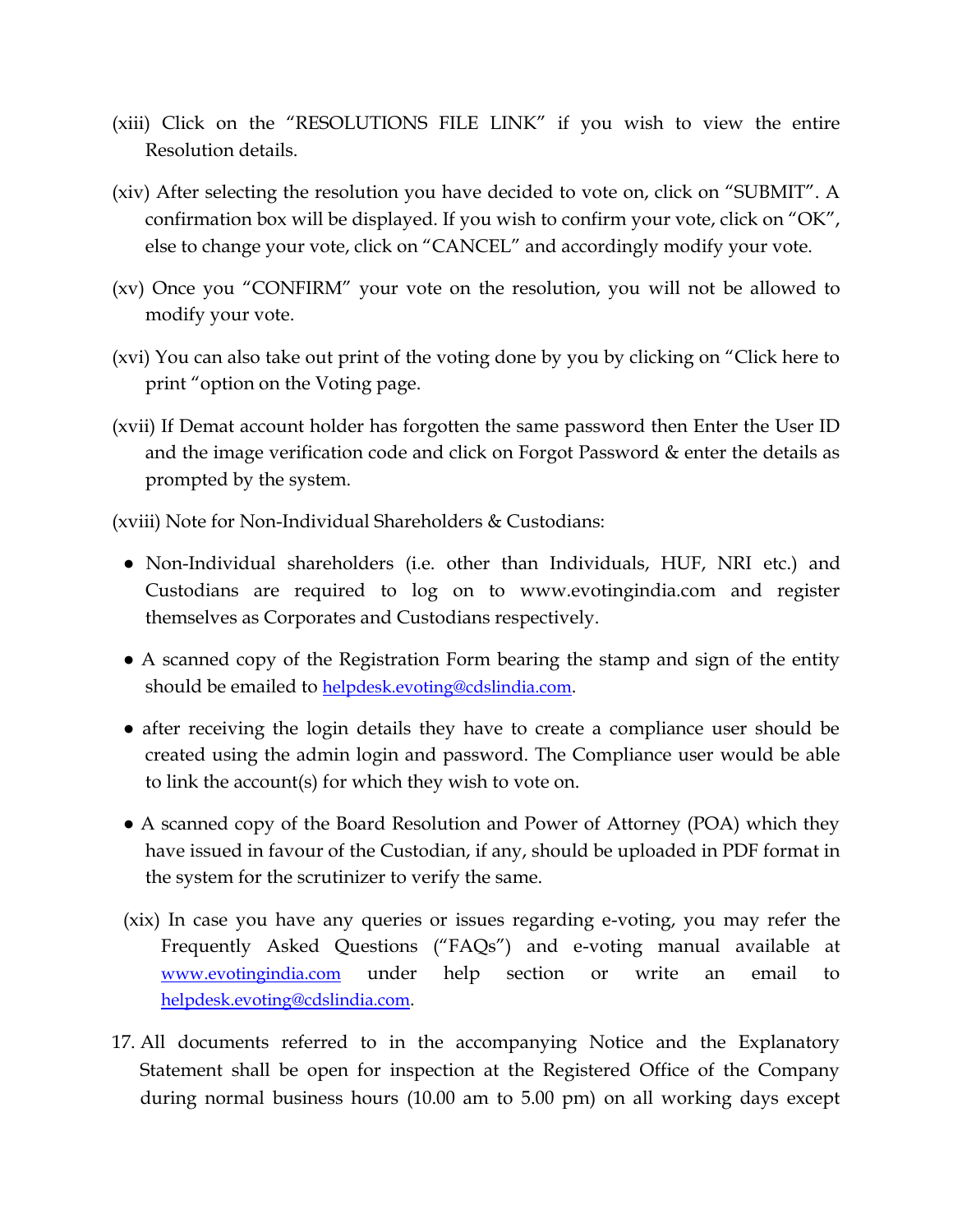Saturdays, up to and including the date of the Annual General Meeting of the Company.

- 18. Notice of Annual General Meeting will be sent to those shareholders/beneficial owners whose name will appear in the register of members/list of beneficiaries received from the depositories as on 29<sup>th</sup> day of November, 2014.
- 19. The investors may contact the Company Secretary for redressal of their grievances/queries. For this purpose, they may either write to him at the Registered office address or e-mail their grievances/queries to the Company Secretary at the following e-mail address: secretarial@scansteels.com
- 20. Extension of Annual General Meeting

Company has decided in its Board Meeting Held on 30/08/2014 to make an application to the Registrar of Companies for extension of time for holding the 21st Annual General Meeting on or before December 31, 2014 i.e extension for a period of 3 months" from 1st October 2014 to 31st December 2014 on the grounds that scheme of merger/amalgamation is pending and ROC Mumbai on Application made by company dated 12/09/2014 requesting for Extension of AGM had approved for Extension of AGM for the Year ended March 31, 2014, Up to December 30, 2014 vide there Approval Letter Dated 23/09/2014.

# **Physical Voting by Ballot Form**

- 1. In case of those members, who do not have access to e-voting facility, they can use the Ballot form sent herewith and convey their assent / dissent to each one of the items of business to be transacted at the ensuing AGM.
- 2. A Member desiring to exercise vote by physical ballot form may complete this Ballot form and send it to the Scrutinizer M/s. A. K. ANAND  $& CO$  a firm of Practicing Chartered Accountant at their address V star Plaza, B wings 601, Chandavarkar Lane, Borivali West, Mumbai , on or before 24th December, 2014  $(11.00 a.m.)$
- 3. The Scrutinizer's decision on the validity of Ballot form will be final.
- 4. If a shareholder has opted for Physical Ballot Form, then he/she should not vote by e-voting and vice versa. However, in case Shareholders cast their vote through both physical Ballot form and e-voting, then vote cast through e-voting shall be considered, and vote cast through Ballot form subject to the form being found to be valid shall be treated as invalid.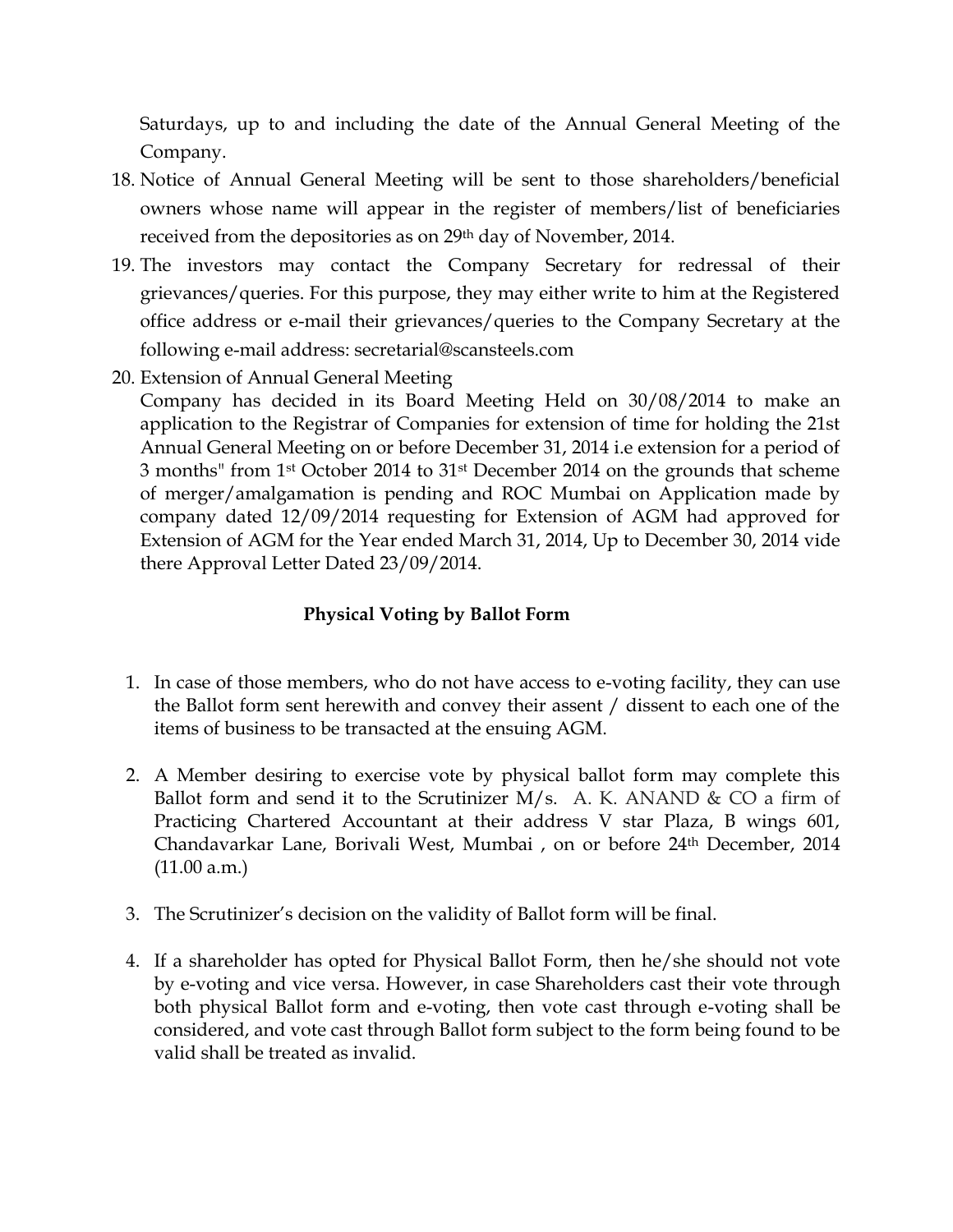- 5. The Scrutinizer shall make a Scrutinizer's Report of the votes cast in favour or against, if any, to the Chairman.
- 6. The Results declared along with Scrutinizer's Report shall be available at the registered office of the Company and on the website of CDSL within two (2) days of the passing of the resolutions at the AGM of the Company and communicated to Stock Exchanges where the shares are listed.

| <b>REGISTERED OFFICE:-</b>             | <b>BY ORDER OF THE</b>          |
|----------------------------------------|---------------------------------|
| <b>BOARD</b>                           |                                 |
| 104-105, E- Square, Subhash Road,      | <b>FOR SCAN STEELS</b>          |
| <b>LIMITED</b>                         |                                 |
| Opp. Havmor Ice Cream,                 |                                 |
| Vile Parle (E), Mumbai - 400057        | $Sd/-$                          |
| CIN: L27209MH1994PLC076015             | Prabir Kumar Das                |
| Web Site: www.scansteels.com           | (Company Secretary & Compliance |
| Officer)                               |                                 |
| Email - id: secretarial@scansteels.com |                                 |

Place: Mumbai Date: - 29th November, 2014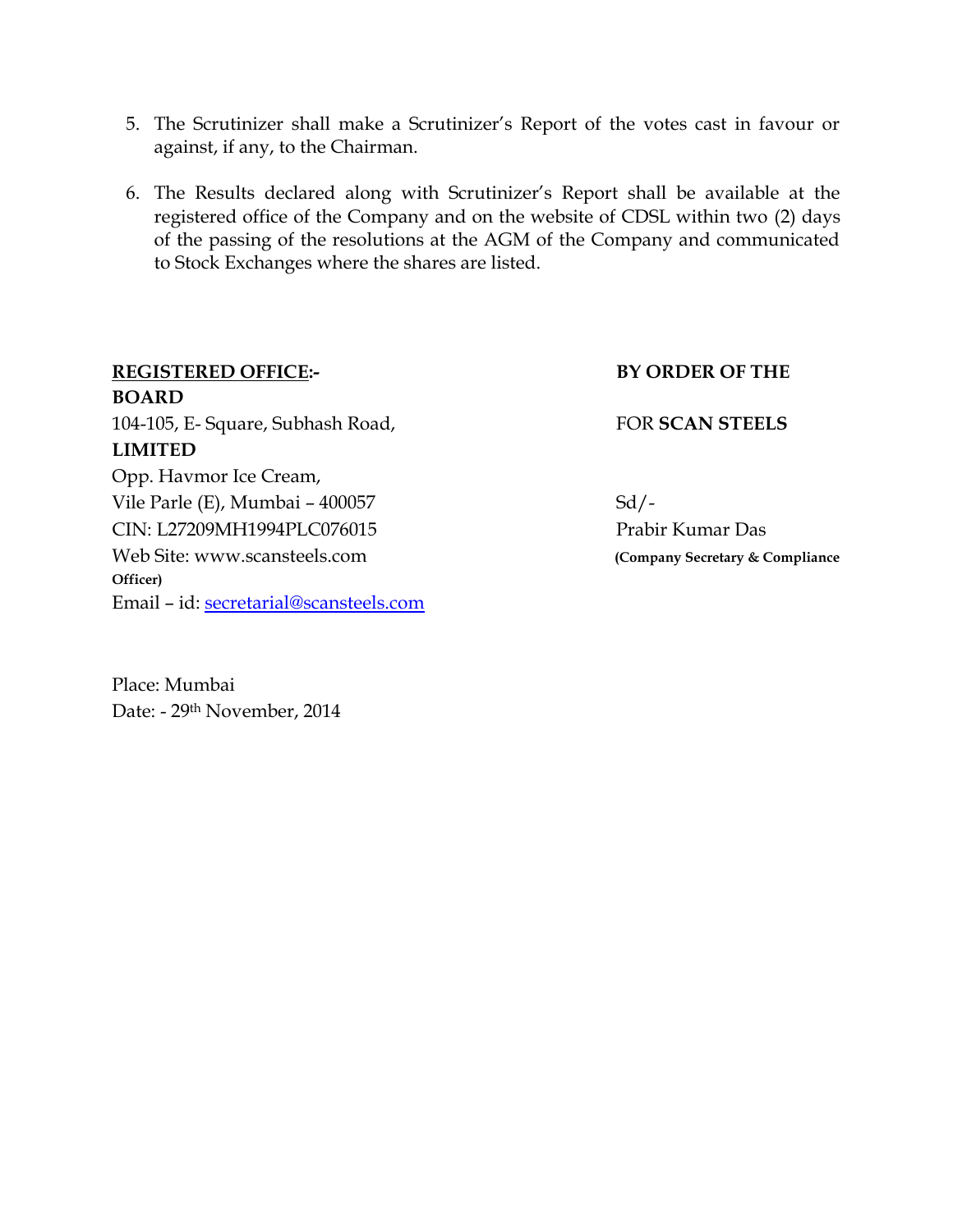# **EXPLANATORY STATEMENT PURSUANT TO SECTION 102 OF THE COMPANIES ACT, 2013**.

As required by Section 102 of the Companies Act, 2013, (hereinafter referred to as "the Act") the following Explanatory Statements set out all material facts relating to the business mentioned under Item Nos. 2 to 16 of the accompanying Notice dated 29th November, 2014.

# **ITEM NO. 2**

This explanatory statement is provided though strictly not required as per Section 102 of the Act.

The Retiring auditors M/s. Motilal & Associates., Chartered Accountants (Firm's Registration No. 106584W), Mumbai, retire at the ensuing Annual General Meeting and have expressed their unwillingness to be reappointed for a further term due to their pre-occupation of work.

The company has received necessary consent and certificates under Section 139 of the Companies Act, 2013 from M/s. SRB & Associates, Chartered Accountant (Firm's Registration No. 310009E) of Bhubaneswar for the appointment as statutory auditors of the company to audit the accounts of the company for the five consecutive financial years i.e. up to 2018-19 subject to ratification by members at every AGM. to the effect that their appointment, if made, shall be in accordance with the conditions specified therein and they satisfies the Criteria as prescribed in Section 141 of the Companies Act, 2013.

In view of the above, M/s. SRB & Associates, being eligible for appointment and based on the recommendation of the Audit Committee, the Board of Directors has, at its meeting held on 14th November, 2014, proposed the appointment of M/s. SRB & Associates as the statutory auditors of the Company to hold office for the five consecutive year from the conclusion of this Annual General Meeting until the conclusion of 26th Annual General Meeting (subject to ratification of their appointment at every Annual General Meeting), at such remuneration plus service tax, out-of-pocket, travelling and living expenses, etc., as may be mutually agreed between the Board of Directors of the Company or committee thereof and the Auditors."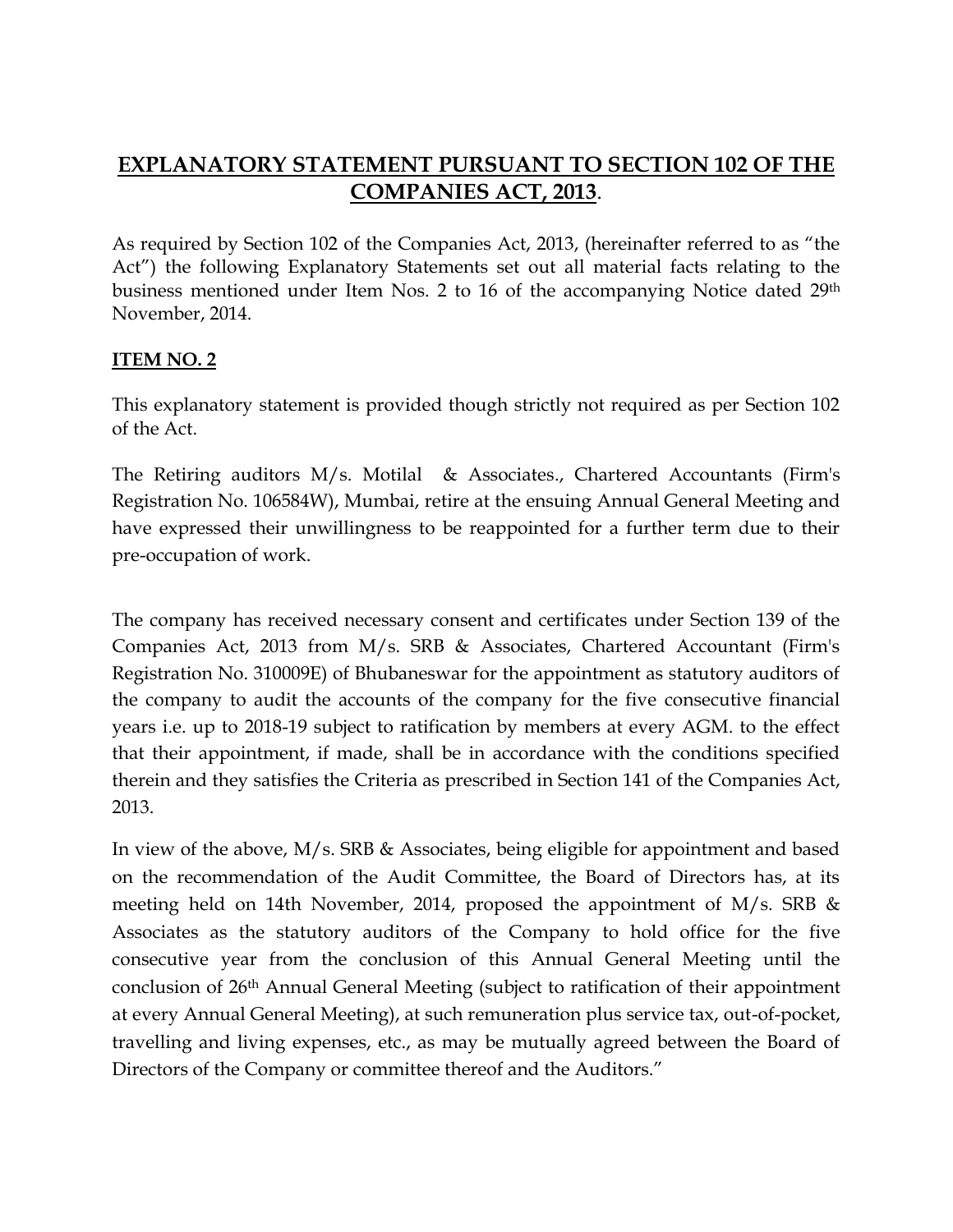The Board commends the Resolution at Item No. 2 for approval by the Members.

None of the Directors or Key Managerial Personnel or their respective relatives are concerned or interested in the Resolution at Item No. 2 of the Notice.

# **ITEM NO. 3 & 4**

Mr. Rajesh Gadodia *DIN: 00574465* aged about 42 years is a Mechanical Engineer and has more over 18 years of industrial and business experience, primarily in the steel sector with hands on experience of setting up green field projects. He is primarily involved in business development activities of the company and manages the distribution network of the company in the coastal, northern and southern region of Odisha and southern India operation. In finance he had the exposure in Treasury, Accounting, MIS, Forex Risk Management, Taxation, IT and all other related areas with exposure in India and overseas. He is responsible for transforming Scan Steel into a leading player in the steel industry.

Mr. Rajesh Gadodia was appointed as an Additional Director of the Company pursuant to the Section 260 of the Companies Act, 1956 on 14th March,2014 and hold office as director only up to the date of ensuing AGM, but is eligible for appointment The Company has received a notice from a member in terms of Section 160 of the Companies Act, 2013 proposing the candidature of Mr. Rajesh Gadodia as a Director of the Company.

The Board considers it desirable that the Company should avail itself of the services of Mr. Rajesh Gadodia as Director and accordingly commends the Resolution at Item No. 3 for approval by the Members.

The Board of Directors has also appointed Mr. Rajesh Gadodia as the Managing Director of the Company for a period of 5 years with effect from 24<sup>th</sup> October 2014, subject to the approval of the shareholders. With effect from 24<sup>th</sup> October, 2014, he is designated as Managing Director, of the Company.

On the recommendation of the Remuneration Committee, the Board, at its meeting held on 24/10/2014 approved the terms and conditions of Mr. Rajesh Gadodia's appointment, subject to the approval of the shareholders.

The main terms and conditions relating to the appointment of Mr. Rajesh Gadodia as the Managing Director, (**MD**) are as follows: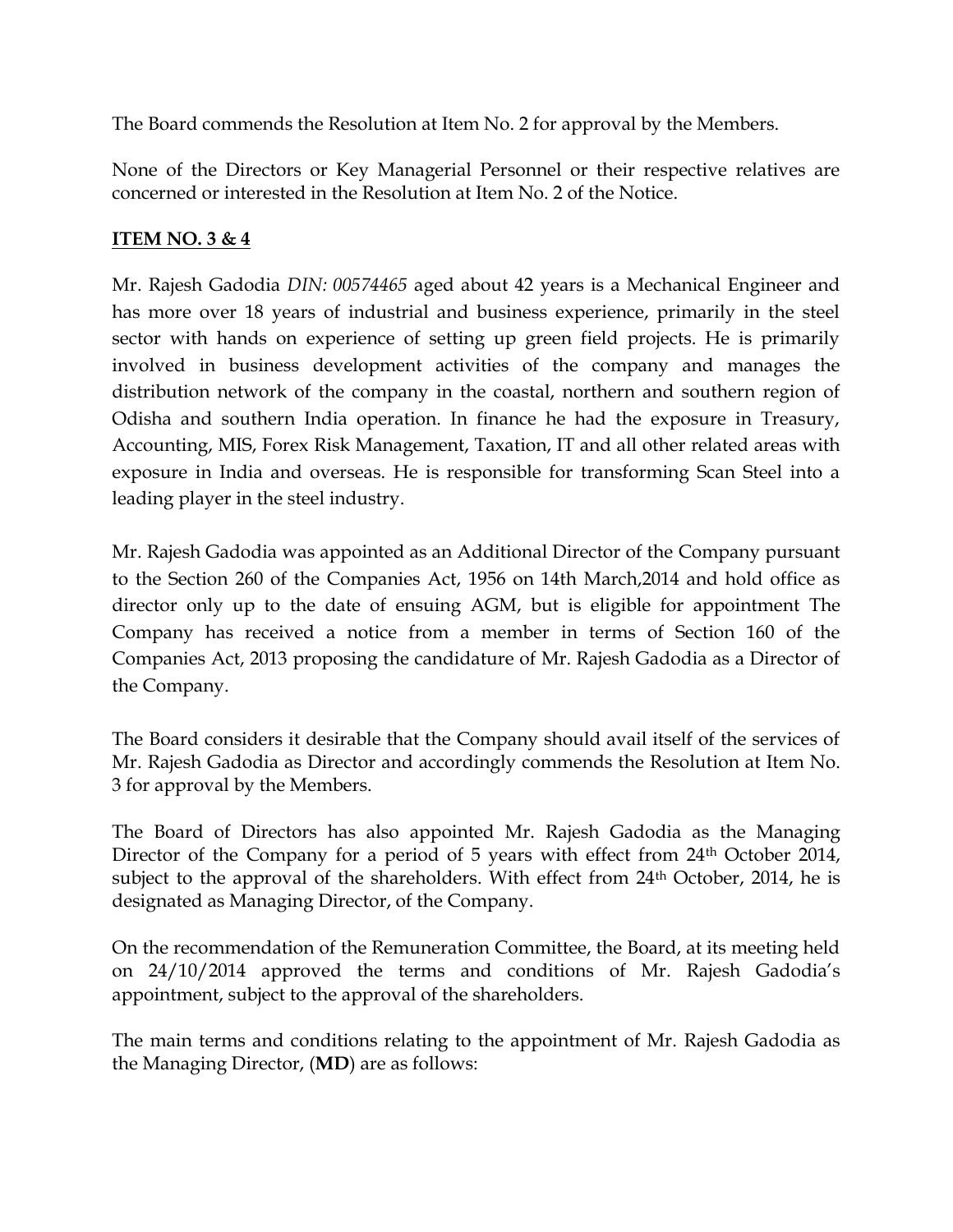## (1) **Period:** From 24th October, 2014 to 23 October , 2019

### **(2) Nature of Duties:**

The MD shall devote his whole time and attention to the business of the Company and carry out such duties as may be entrusted to him by the Board of Directors from time to time and separately communicated to him and such powers as may be assigned to him, subject to superintendence, control and directions of the Board in connection with and in the best interests of the business of the Company and the business of any one or more of its associated companies and/or joint venture companies and/or subsidiaries. This includes performing duties as assigned by the Board from time to time by serving on the boards of such associated companies and/or joint venture companies and/or subsidiaries or any other executive body or any committee of such a company for which he may be allowed to receive remuneration as may be determined by the Board of such associated companies and/or joint venture companies and/or subsidiaries, subject to compliance with the applicable provisions of the prevailing laws and regulations.

## **(3) A) Remuneration:**

In the Board Meeting held on 29th November, 2014, it was proposed to pay salary of Rs. 24,00,000/- per annum. The salary payable to Mr. Rajesh Gadodia is in consonance & comparable with industry norms and in accordance with the provisions of the Companies Act, 2013 read with Schedule V and other applicable provisions of the Companies Act, 2013.

## **B) Minimum Remuneration:**

Notwithstanding anything to the contrary herein contained where in any financial year during the currency of the tenure of MD, the Company has no profits or its profits are inadequate, the Company will pay him remuneration by way of salary, benefits and perquisites and allowances, bonus/performance linked incentive as approved by the Board and to the extent permitted under the Act.

(4) (i) The MD shall not become interested or otherwise concerned, directly or through his spouse and/or children, in any selling agency of the Company.

 (ii) The terms and conditions of his appointment may be altered and varied from time to time by the Board as it may, in its discretion, deem fit, irrespective of the limits stipulated under Schedule V to the Act, or any amendments made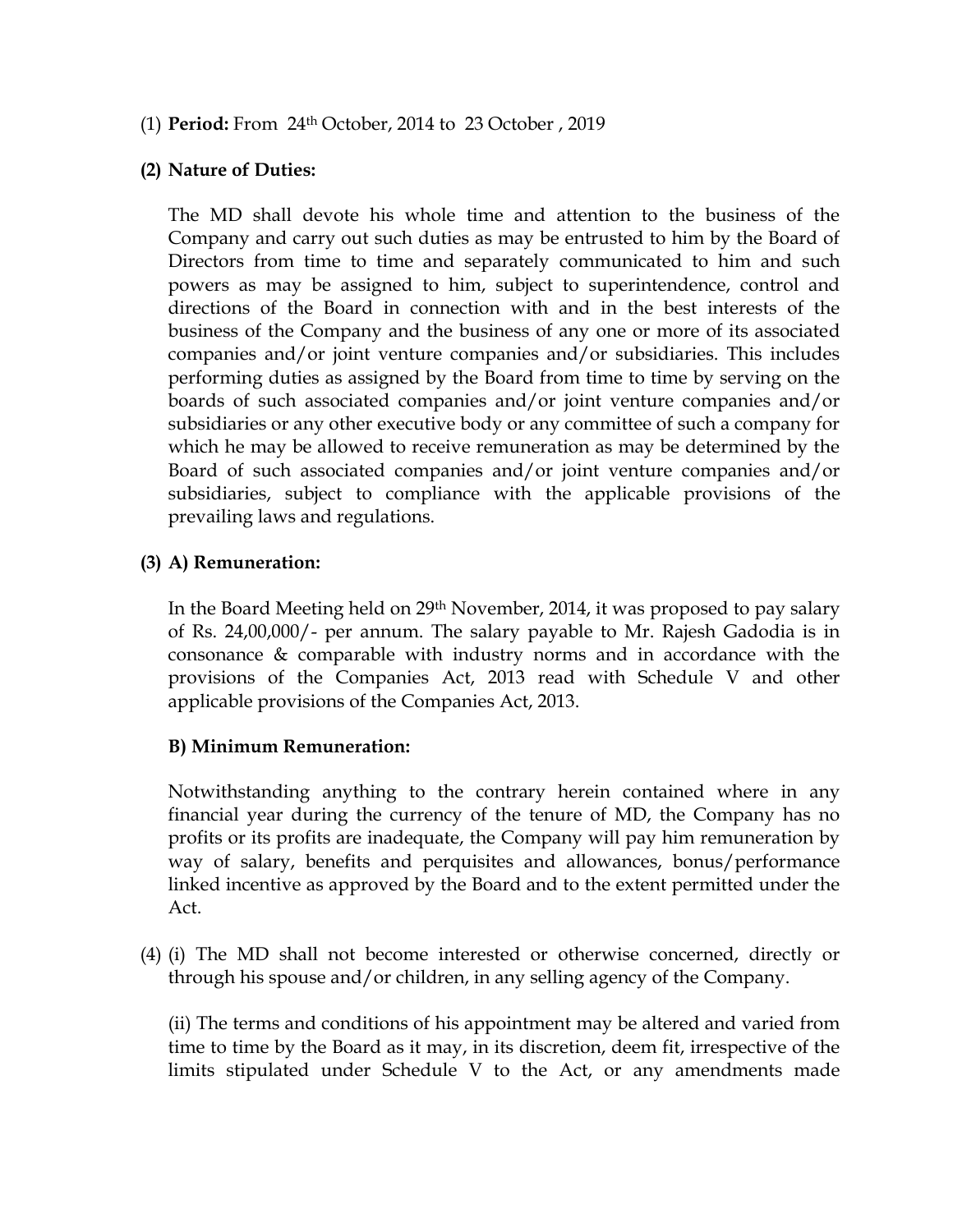hereinafter in this regard in such manner as may be agreed to between the Board and him, subject to such approvals as may be required.

 (iii) The employment of the MD may be terminated by the Company without notice or payment in lieu of notice:

- (a) If the MD is found guilty of any gross negligence, default or misconduct in connection with or affecting the business of the Company or any subsidiary or joint venture company or associated company to which he is required by the Agreement to render services; or
- (b) In the event of any serious repeated or continuing breach (after prior warning) or non- observance by him of any of the stipulations contained in the agreement to be executed between the Company and him; or
- (c) In the event the Board expresses its loss of confidence in him.
- (iv) Upon the termination by whatever means of the MD's employment:
	- (a) He shall immediately cease to hold offices held by him in any subsidiary or Joint Venture Company or associated company and other entities without claim for compensation for loss of office.
	- (b) He shall not without the consent of the Company at any time thereafter represent himself as connected with the Company or any of its subsidiaries or joint venture companies or associated companies.

 (v) If and when the agreement expires or is terminated for any reason whatsoever, Mr. Rajesh Gadodia will cease to be the MD and also cease to be a Director. If at any time he ceases to be a Director of the Company for any reason whatsoever, he shall cease to be the MD and the agreement shall forthwith terminate. If at any time, he ceases to be in the employment of the Company for any reason whatsoever, he shall cease to be a Director and MD of the Company.

This may be treated as the abstract of the terms and conditions of payment of remuneration to Mr. Rajesh Gadodia u/s 190 read with section 189 of the companies Act, 2013.

Except Mr. Rajesh Gadodia himself and Nimish Gadodia his brother, none of the Director, Key Managerial Personnel or their respective relatives are concerned or interested in the Resolutions mentioned at Item Nos. 3 & 4 of the Notice.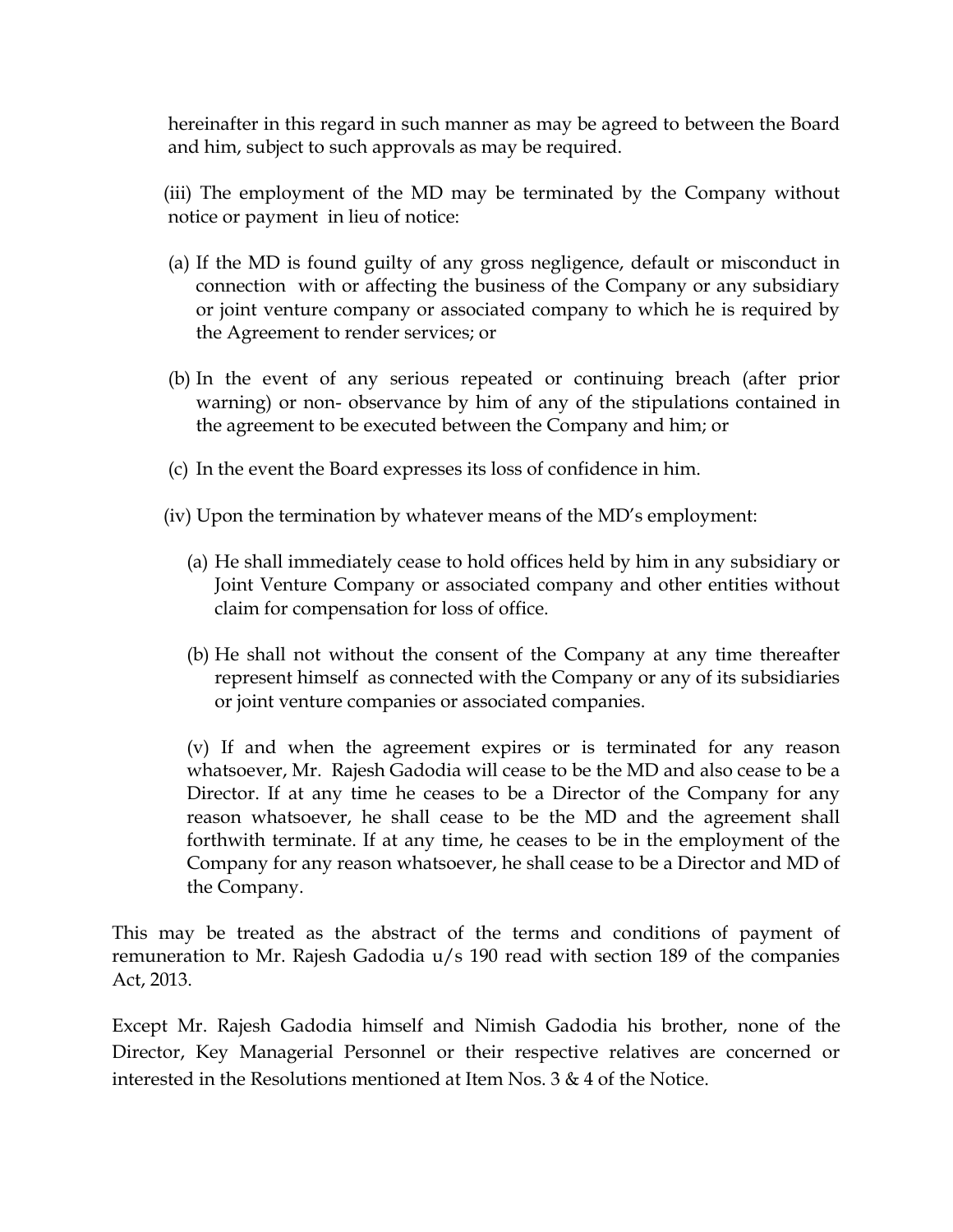In compliance with the provisions of Sections 196, 197 and other applicable provisions of the Act, read with Schedule V to the Act, the approval of the Members is sought for the appointment and terms of remuneration of Mr. Rajesh Gadodia as MD as set out above.

# **ITEM NO. 5**

Mr. Nimish Gadodia (*DIN 01258815)* aged about 36 years is an MBA from IIMS, Pune and has more than 13 years of industrial and business experience in steel sector. He is involved in administration, production, & purchase. In marketing he is exposed to Brand management / Channel and direct sales. "SHRISHTII TMT" is a removed name in the eastern part of India due to quality product produced by the Company.

Mr. Nimish Gadodia was appointed as an Additional Director and Designated as Executive Director of the Company pursuant to the Section 260 of the Companies Act, 1956 effective from 14th March, 2014 and hold office as director only up to the date of ensuing AGM. The Company has received a notice from a member in terms of Section 160 of the Companies Act, 2013 proposing the candidature of Mr. Nimish Gadodia as a Director of the Company.

Except Mr. Nimish Gadodia himself and Mr. Rajesh Gadodia his brother, none of the Director, Key Managerial Personnel or their respective relatives are concerned or interested in the Resolutions mentioned at Item Nos. 5 of the Notice.

# **ITEM NO. 6**

Mr. Ramendra Pratap Singh (*DIN 03411893)* aged about 45 years is a commerce graduate and has a wide experience in the field of administration and industrial relations.

Mr. Ramendra Pratap Singh was appointed as an Additional Director and Designated as Executive Director of the Company pursuant to the Section 161(1) of the Companies Act, 2013, effective from 24/10/2014 and hold office as director only upto the date of ensuing AGM. The Company has received a notice from a member in terms of Section 160 of the Companies Act, 2013 proposing the candidature of Mr. Ramendra Pratap Singh as a Director of the Company.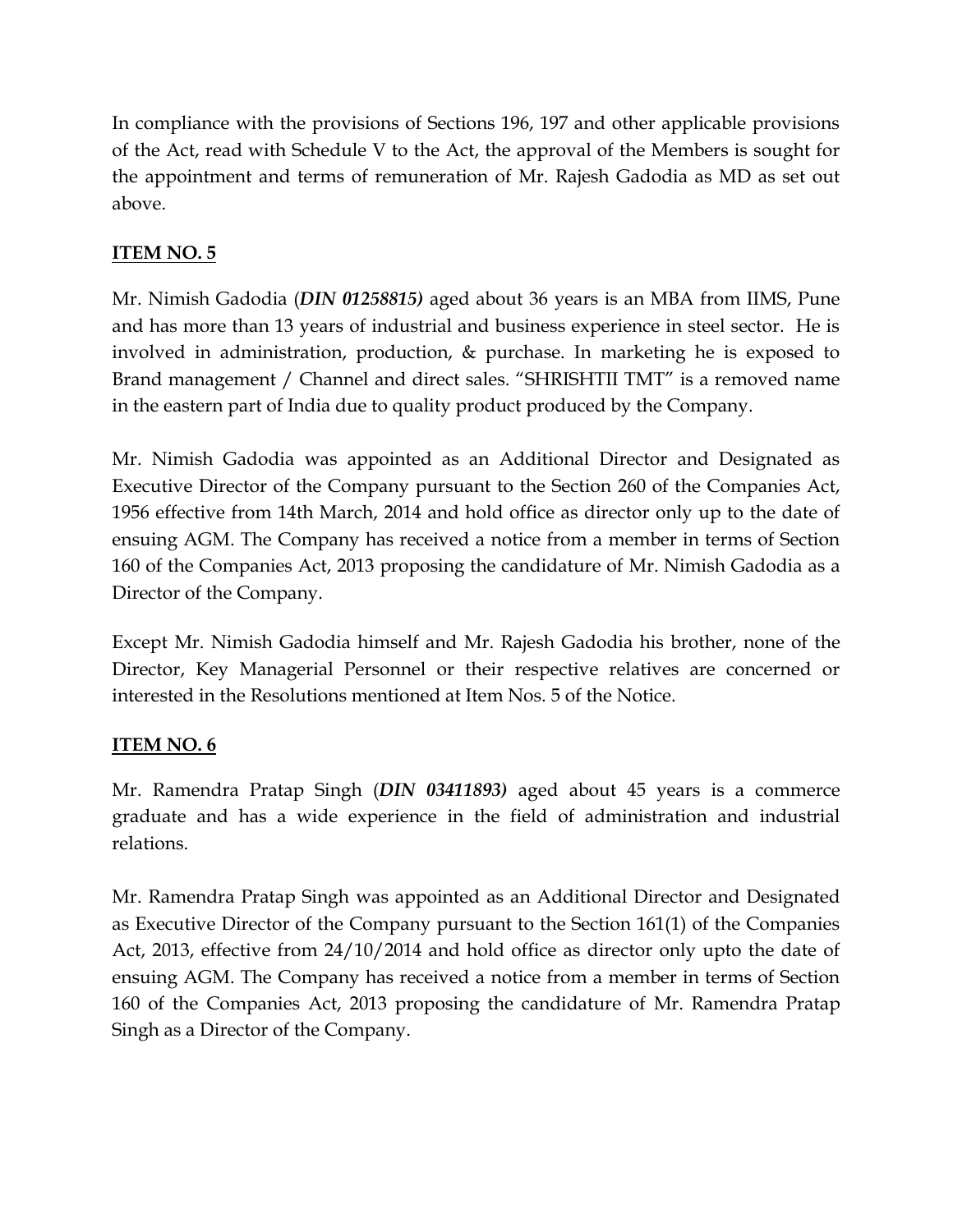Except Mr. Ramendra Pratap Singh, none of the Director, Key Managerial Personnel or their respective relatives are concerned or interested in the Resolutions mentioned at Item Nos. 6 of the Notice.

# **ITEM NO. 7 & 8**

Mr. Ankur Madaan (*DIN 07002199*) who was appointed on 24/10/2014 As Additional Director and Designated As Non Executive Director of the Company is considered as an Independent Director under Clause 49 of the Listing Agreement. Mr. Ankur Madaan is a commerce graduate and having more than 3 years experience in the steels and cement sector business.

As per the provisions of Section 149 of the Act, which has come into force with effect from 1st April, 2014, an independent director shall hold office for a term up to five consecutive years on the Board of a company and is not liable to retire by rotation. Mr. Ankur Madaan has given a declaration to the Board that he meets the criteria of independence as provided under Section 149 (6) of the Act.

The matter regarding appointment of Mr. Ankur Madaan as an Independent Director was placed before the Remuneration Committee, which commends his appointment as an Independent Director to hold office for five consecutive years for a term up to the conclusion of the 26th Annual General Meeting.

In the opinion of the Board, Mr. Ankur Madaan fulfils the conditions specified in the Act and the Rules made there under for appointment as Independent Director and he is independent of the management.

In compliance with the provisions of Section 149 read with Schedule IV of the Act, the appointment of Mr. Ankur Madaan as Independent Director is now being placed before the Members in general meeting for their approval.

The notice received from the member proposing the candidature of Mr. Ankur Madaan and the terms and conditions of appointment of Independent Directors shall be open for inspection by the Members during business in between 11.00 a.m. to 05.00 p.m. on all working days (except Saturday) at the Registered Office of the company up to the date of the meeting.

Except Mr. Ankur Madaan, being an appointee, none of the director and Key Managerial Personnel of the Company and their relatives id interested and concerned, financials or otherwise, in the Resolution mentioned at Item No. 7 & 8 of the Notice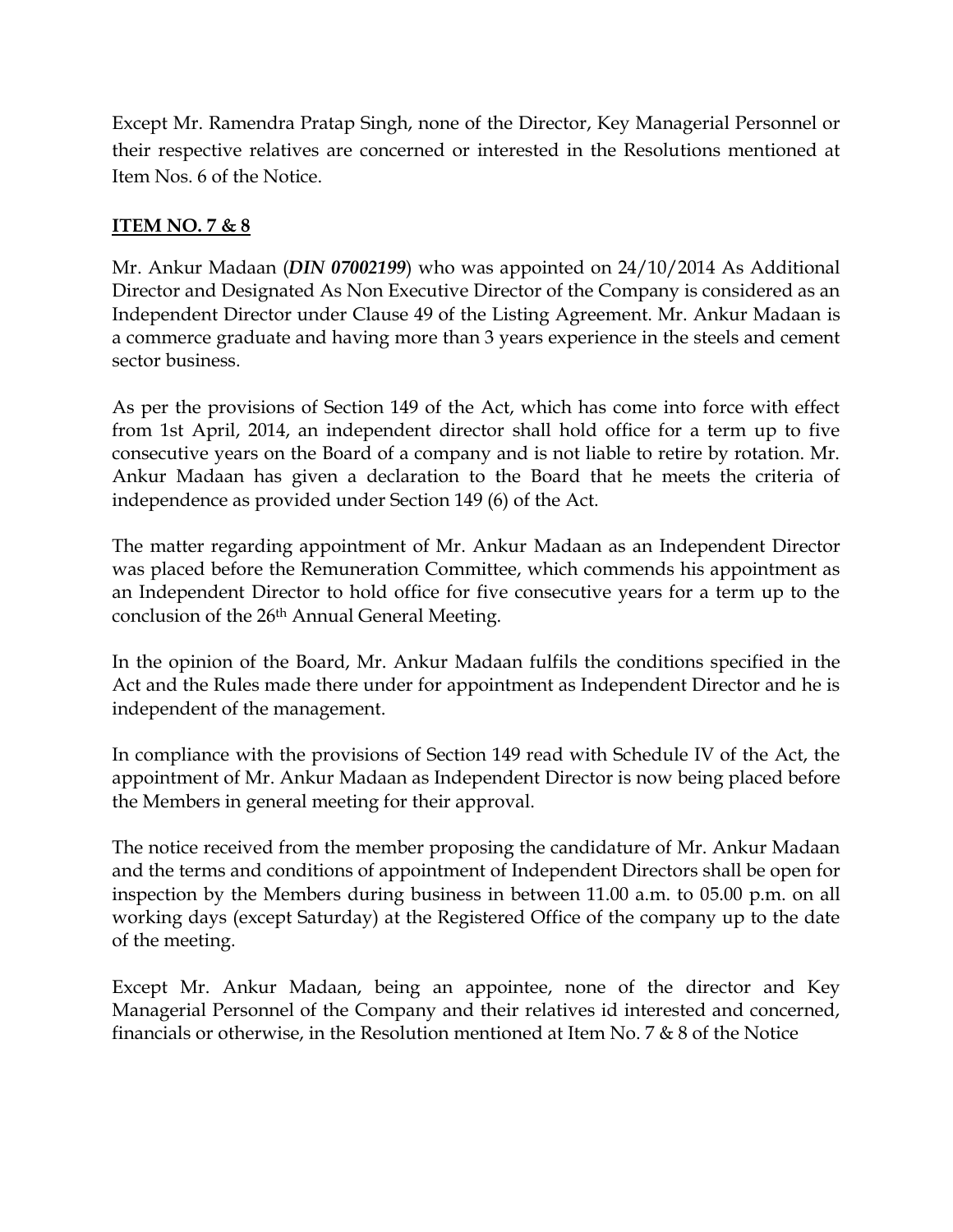## **ITEM NO. 9 & 10**

Mr. Vinay Goyal (*DIN 07002206*) who was Appointed on 24/10/2014 As Additional Director and Designated As Non Executive Director of the Company is considered as an Independent Director under Clause 49 of the Listing Agreement. Mr. Vinay Goyal is a commerce graduate and having more than 4 years experience in the corporate sector.

As per the provisions of Section 149 of the Act, which has come into force with effect from 1st April, 2014, an independent director shall hold office for a term up to five consecutive years on the Board of a company and is not liable to retire by rotation. Mr. Vinay Goyal has given a declaration to the Board that he meets the criteria of independence as provided under Section 149 (6) of the Act.

The matter regarding appointment of Mr. Vinay Goyal as an Independent Director was placed before the Remuneration Committee, which commends his appointment as an Independent Director to hold office for five consecutive years for a term up to the conclusion of the 26th Annual General Meeting.

In the opinion of the Board, Mr. Vinay Goyal fulfils the conditions specified in the Act and the Rules made there under for appointment as Independent Director and he is independent of the management.

In compliance with the provisions of Section 149 read with Schedule IV of the Act, the appointment of Mr Vinay Goyal as Independent Director is now being placed before the Members in general meeting for their approval.

The notice received from the member proposing the candidature of Mr. Vinay Goyal and the terms and conditions of appointment of Independent Directors shall be open for inspection by the Members during business in between 11.00 a.m. to 01.00 p.m. on all working days (except Saturday) at the Registered Office of the company up to the date of the meeting.

Except Mr. Vinay Goyal, being an appointee, none of the director and Key Managerial Personnel of the Company and their relatives id interested and concerned, financials or otherwise, in the Resolution mentioned at Item No. 9 & 10 of the Notice

# **ITEM NO. 11**

Section 180 (1) (a) of the Companies Act, 2013 provides that the Board of directors / Committee of directors of a Public/Listed Company shall not, except with the consent of the Company in the General Meeting, sell, lease or otherwise dispose of the whole or substantially the whole of the undertaking of the Company. The Company would be borrowing from time to time for the purpose of its business by way of loans,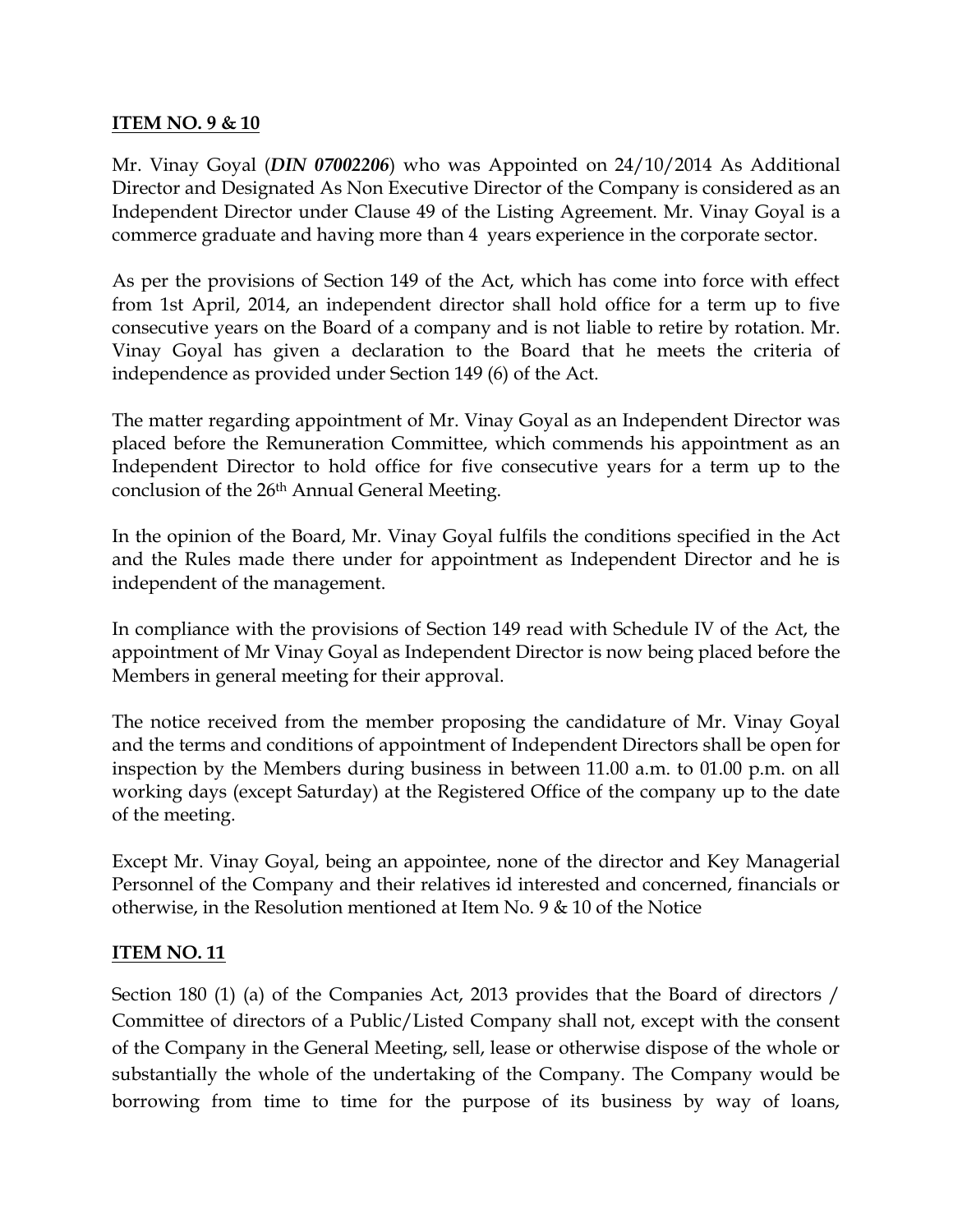Debentures, Bonds, Hypothecation Loans, Term loans and/other financial assistance from various financial/investment institution(s), bank(s), insurance Company(ies), Corporate Body(ies) and other persons / investors apart from working Capital facilities from Banks in the ordinary course of business. This in turn would necessitate further creation of securities by suitable mortgages and/or charges on all or some of the movable and/or immovable properties of the Company, both present and future in favour of the lenders/ trustees. The proposed resolution seeks to empower the Board/Committee of directors to mortgage and/or charge the movable or immovable properties of the Company to secure loans, Debentures, Bonds, Loans financial assistance , credit facilities and such transactions for finance and other credit facilities obtained / to be obtained by the Company from the lenders upto Rs. 1000/- crores (Rupees One Thousand crores)

None of the Directors/ Key Managerial Personnel of the Company or their respective relatives are in any way, concerned or interested in the proposed resolution.

The Board of directors commend passing of the resolution set out in Item No. 11 of the accompanying Notice

# **ITEM NO. 12**

Your Directors are of the view that there will be steady growth in business. The growth in business would require additional funds. Hence, the mobilization of funds by the Company will substantially increase. Therefore it is considered desirable to increase the limit of borrowings to Rs. 1000/- Crores apart from the temporary loans obtained/to be obtained from the Company's bankers in the ordinary course of business.

None of the Directors/ Key Managerial Personnel of the Company or their respective relatives are in any way, concerned or interested in the proposed resolution.

The Board of directors commend passing of the resolution set out in Item No. 12 of the accompanying Notice.

# **ITEM NO. 13.**

In pursuance of Section 148 of the Companies Act, 2013 and Rule 14 of the Companies (Audit and Auditors) Rules, 2014, the Board shall appoint an individual who is a cost accountant in practice or a firm of cost accountants in practice, as cost auditor on the recommendations of the Audit Committee. The remuneration recommended by Audit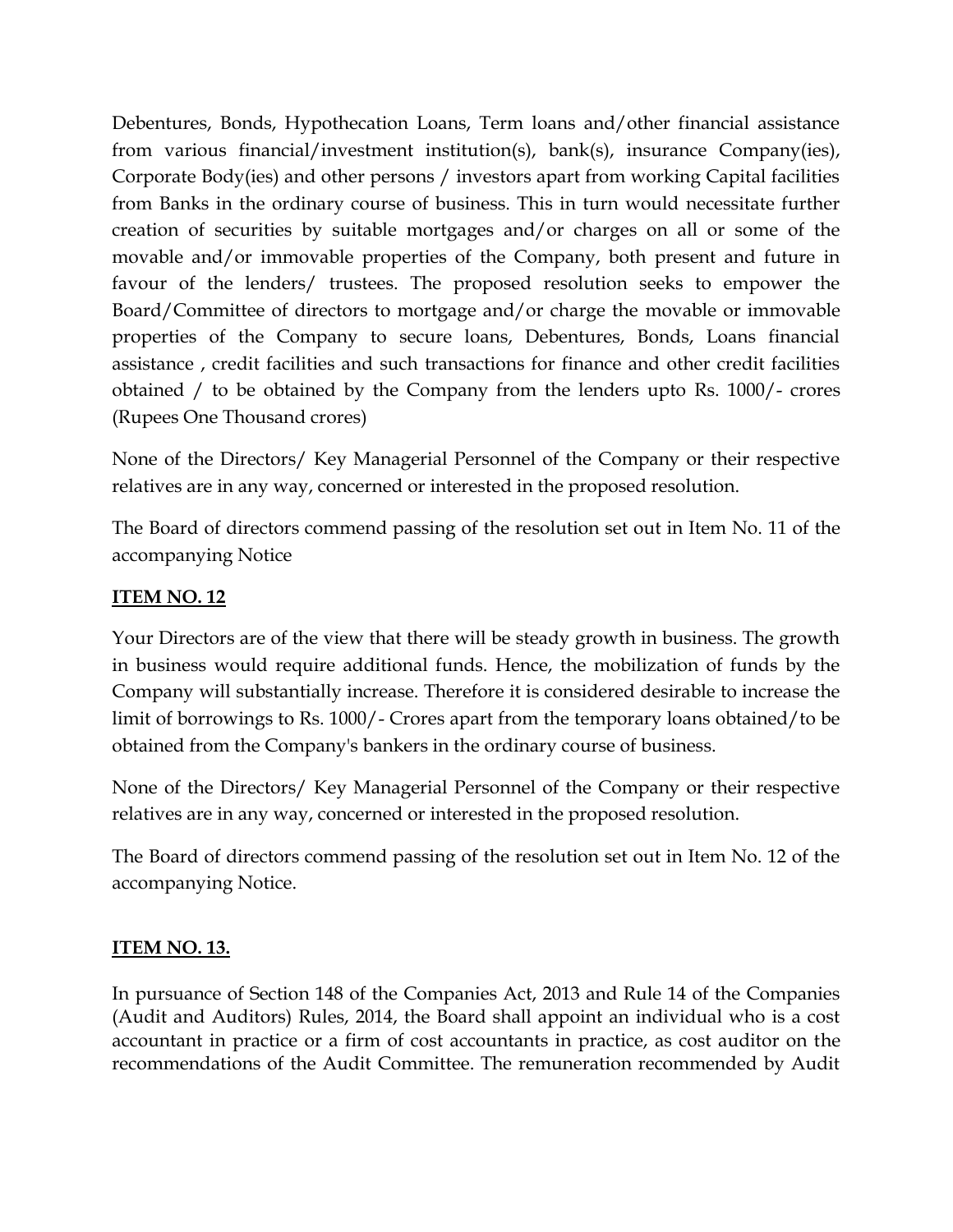Committee shall be considered and approved by the Board of Directors and ratified by the shareholders.

The Board on the recommendation of Audit Committee has approved the appointment and remuneration of M/s. Ray, Nayak & Associates, Partner CMA. Chaitanya Kumar Ray, Cost Accountants having office at MIG-26, Manorama Estate, Rasulgarh, Bhubaneswar – 751010 (Odisha) to conduct the audit of the cost records for the financial years 2014-2015.

In accordance with the provision of Section 148 of the Companies Act, 2013 and Rule 14 of the Companies (Audit and Auditors) Rules, 2014, the remuneration of Rs. 35,000/ plus travel and other out of pocket expenses incurred for the purpose of cost audit, payable to the cost auditors has to ratified by the shareholders of the company.

The Resolution at item No.13 of the Notice is set out as an Ordinary Resolution for approval and ratification by the members in terms of Section 148 of the Companies Act, 2013.

None of the Directors and/or Key Managerial Personnel of the Company and their relatives are concerned or interested, financial or otherwise, in the resolution set out at Item No. 13.

# **ITEM NO. 14.**

The members are aware that the Company had been accepting deposits from its members, employees and public as permissible under the provision of the Companies Act, 1956 read with the corresponding Companies (Acceptance of Deposit) Rules, 1975, earlier in force.

However, with the commencement of the New Companies Act, 2013, deposits are now governed by the new law and approval of shareholders is required by way of Special Resolution for inviting/accepting/renewing deposits. The members may kindly note that under the provisions of the Companies Act, 2013, any Company inviting/accepting/renewing deposits is also required to obtain Credit Rating. Your Company has received credit rating certificate for its Fixed Deposits program, from CARE and shall be taking deposit insurance as required under the Companies Act, 2013.

The Resolution at item No.14 of the Notice is set out as an Special Resolution for approval of members in terms of Section 73 & 76 of the Companies Act, 2013.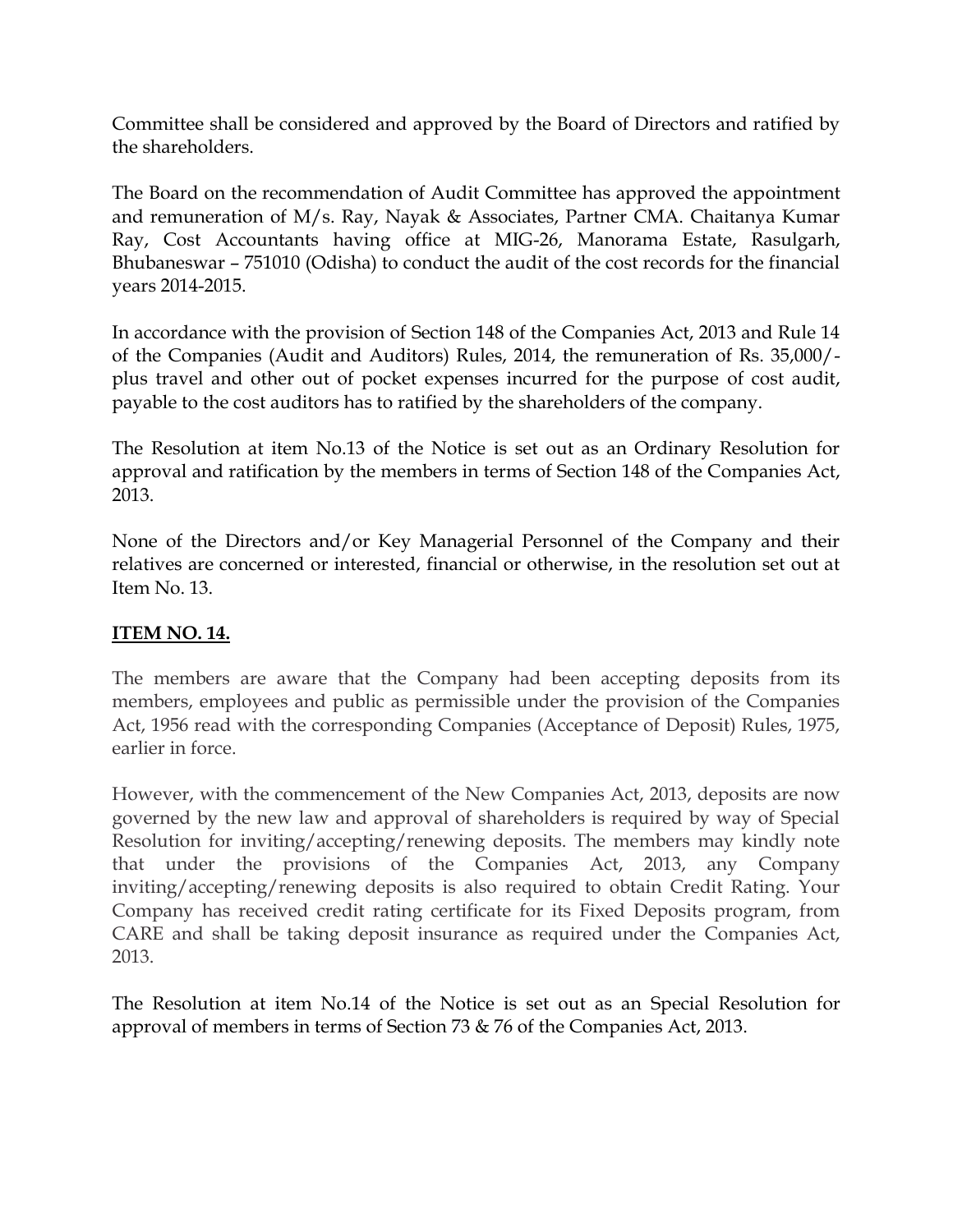None of the Directors and/or Key Managerial Personnel of the Company and their relatives are concerned or interested, financial or otherwise, in the resolution set out at Item No. 14.

# **ITEM NO. 15.**

The present Authorised Share Capital of the Company is Rs. 58,00,00,000 (Rupees Fifty Eight Crore only) divided into 5,80,00,000 (Five Crore Eighty Lacs) equity shares of Rs. 10/- each (Rupee Ten only). The Company proposes to issue further securities for the purpose of meeting its funding requirements for normal capital expenditures, new acquisitions , repayment of high cost Loans and general corporate purposes and also to augment its financial position. As such, it is proposed to enhance the Authorised Share Capital of the Company to Rs. 70,00,00,000/- (Seventy Crores) divided into 7,00,00,000 equity shares of Rs. 10/- each and to amend the capital Clause of Memorandum of Association of the Company accordingly.

For this purpose, the Company is required to obtain the consent of the shareholder by means of a Special Resolution. Hence shareholder's consent is requested for the above proposal. The Board of Directors recommends passing of the Resolutions as contained at Item No.15 in the notice.

A copy of the Memorandum of Association of the Company along with the proposed amendments is available for inspection by the members at the registered Office of the Company on all working days during the office hours of the Company till the conclusion of the Annual General Meeting.

The Directors / key managerial personnel of the Company or their respective relatives are deemed to be concerned or interested in the Resolutions mentioned at Item No. 15 of the Notice only to the extent of shares held by them, if any, in the Company.

# **ITEM NO. 16**

To meet the Working Capital requirements, your Company intent to raise funds through preferential issue of equity shares. The proceed of the issue will be utilize by the Company to meet its working capital requirement and further expansion of the company. Since your Company is a listed Company, the proposed issue is in accordance with the terms of the provisions of the Securities and Exchange Board of India (Issue of Capital & Disclosure Requirements), Regulations, 2009, and other applicable provisions, if any.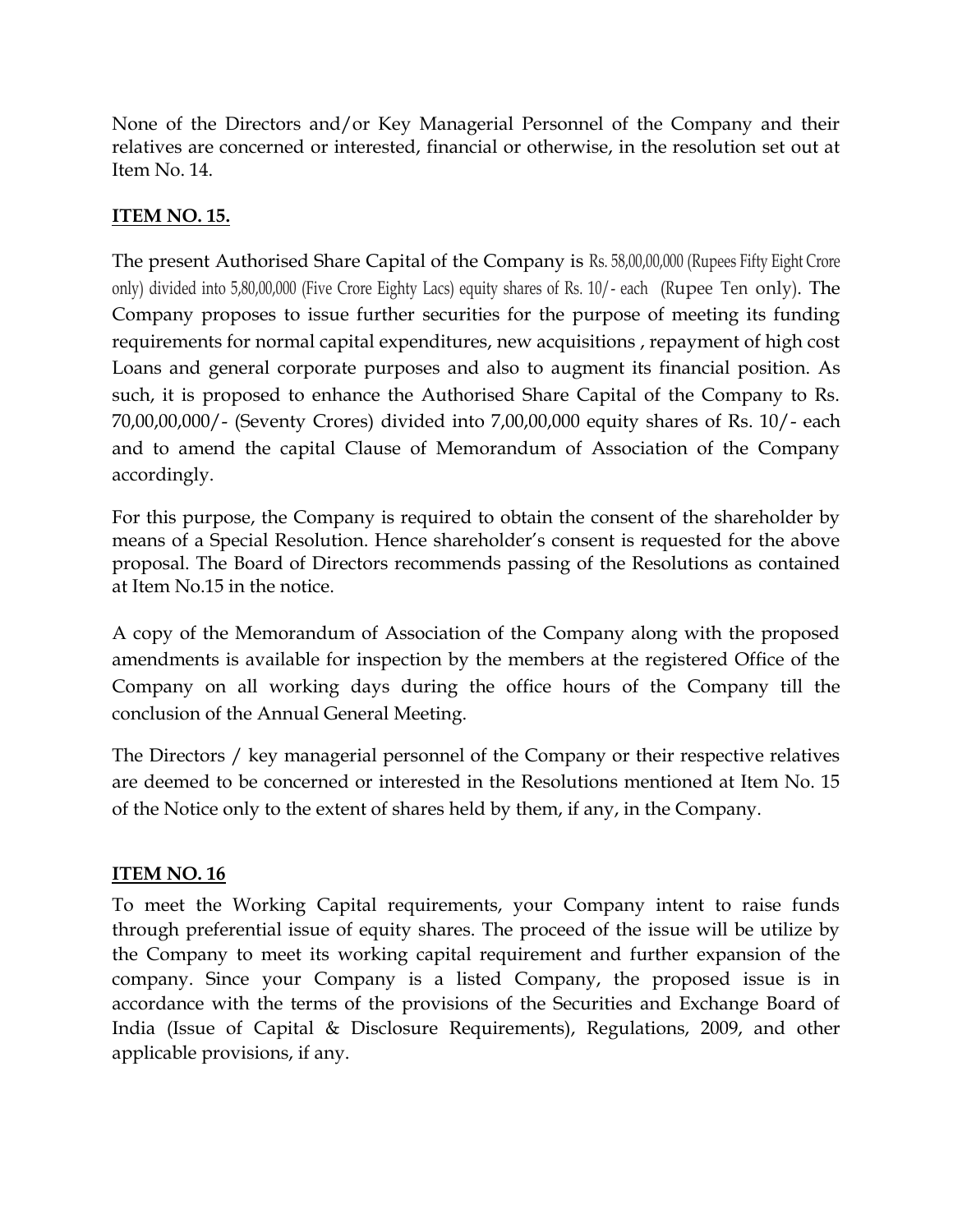Your company in compliance with the applicable provisions of the SEBI Regulations, Companies Act, 2013 and other applicable provisions, is proposing to offer and issue not exceeding 2,21,66,667 (Two Crore Twenty One Lacs Sixty Six Thousand Six Hundred Sixty Seven Only) Equity Shares of Rs.10/- (Rs Ten only) each for cash at Rs. 30/- (Each) aggregating Rs. 66,50,00,010/- (Rupees Sixty Six Crore Fifty Lacs and Ten Only)

In terms of Section 42 and 62 of the Companies Act, 2013 read with the Securities and Exchange Board of India (Issue of Capital and Disclosure Requirements) Regulations, 2009, (including any statutory modification or re-enactment thereof for the time being in force) **("ICDR Regulations")**, the proposed preferential allotment requires approval of the Company'<sup>s</sup> shareholders by way of a special resolution. The Board, therefore, seeks the consent of the Company'<sup>s</sup> shareholders to the resolution set out in the notice, by way of a special resolution.

# **Details** of the Issue

1. The allotment of the equity shares is subject to the Investors not having sold any equity shares of the Company during the last Six (6) months preceding the relevant date. The Investors have undertaken that they shall not sell any equity shares of the Company during the Six (6) months preceding the relevant date.

2. It may be noted that under the terms of Chapter VII of the ICDR Regulations, it is necessary to disclose the details of the Investors and certain other matters relating to the preferential allotment to the shareholders while seeking their approval. The relevant disclosures are set out below:

## **(a)** Objects of the issue

The proceeds of the preferential issue of the Equity Shares will be used for working capital requirement and future expansion of the company.

# **(b) I n t e n t i o n o f t h e directors / promoters / key management persons of the Company to subscribe to thepreferential issue**

The promoters and the General Investors expressed their intention to subscribe the proposed preferential Issue. The proposed allottees are promoters and the general investors.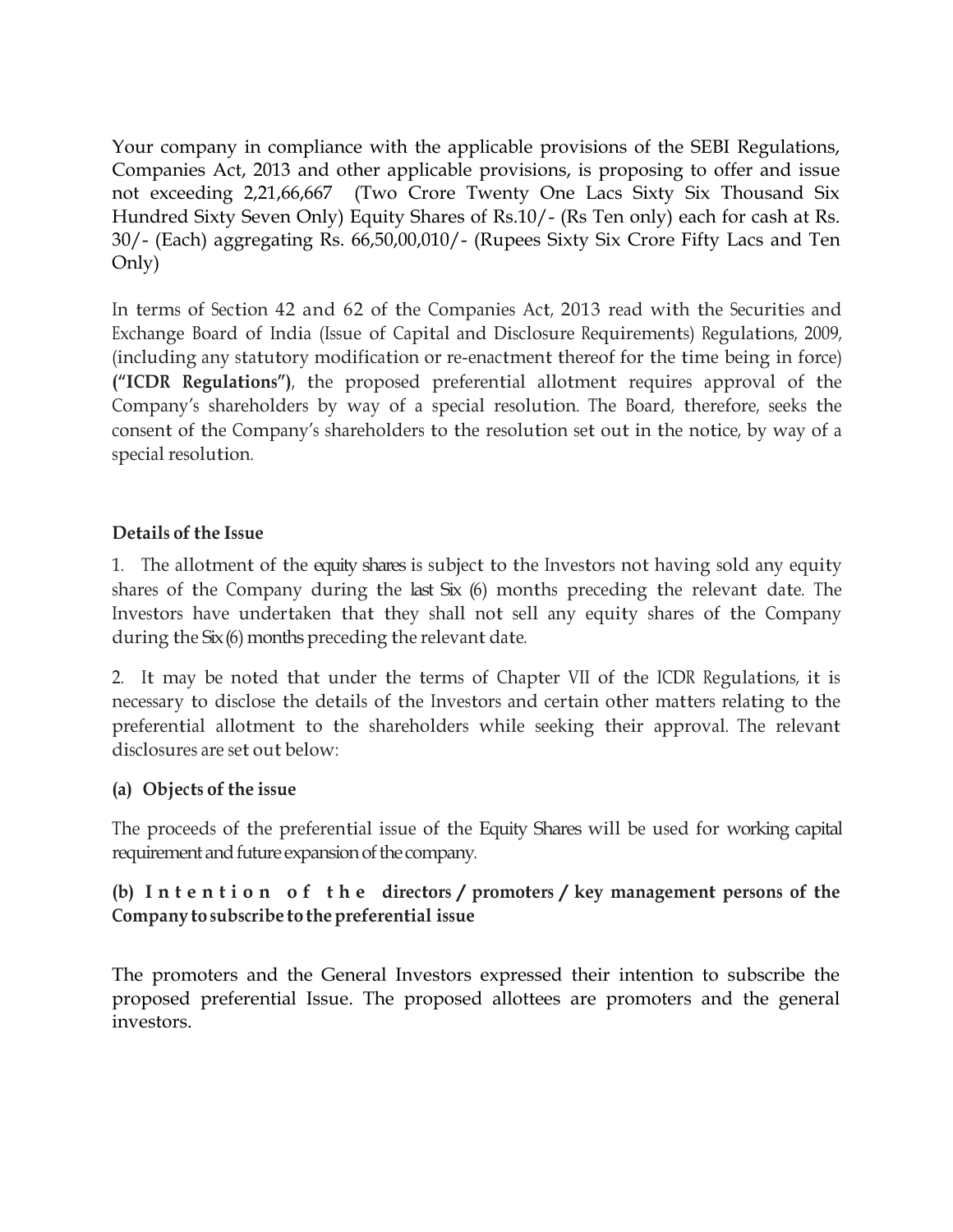**(c) Shareholding pattern of the Company before and after the proposed issue**:

| SR.            | <b>CATEGORY OF</b>              | <b>PRE-ISSUE</b>    |                  | <b>POST-ISSUE</b>   |                |  |
|----------------|---------------------------------|---------------------|------------------|---------------------|----------------|--|
| NO.            | <b>SHAREHOLDERS</b>             | <b>SHAREHOLDING</b> |                  | <b>SHAREHOLDING</b> |                |  |
|                |                                 | NO. OF              |                  | NO. OF              |                |  |
|                |                                 | <b>SHARES</b>       | $\frac{0}{0}$    | <b>SHARES</b>       | $\frac{0}{0}$  |  |
| $\mathbf{A}$   | <b>PROMOTERS HOLDING</b>        |                     |                  |                     |                |  |
| $\mathbf{1}$   | <b>INDIAN:</b>                  |                     |                  |                     |                |  |
|                | <b>INDIVIDUAL</b>               | <b>NIL</b>          | $\text{NIL}$     | <b>NIL</b>          | <b>NIL</b>     |  |
|                | <b>DIRECTORS</b>                | 6463847             | 17.10            | 7263847             | 12.11          |  |
|                | <b>DIRECTORS RELATIVES</b>      | 2908062             | 7.69             | 3541395             | 5.91           |  |
|                | <b>BODIES CORPORATE</b>         | 12550076            | 33.20            | 23880076            | 39.82          |  |
|                | <b>SUB TOTAL (A) (1)</b>        | 21921985            | 57.99            | 34685318            | 57.84          |  |
| $\mathbf{1}$   | <b>FOREIGN PROMOTERS</b>        | $\mathbf{0}$        | $\mathbf{0}$     | $\overline{0}$      | $\mathbf{0}$   |  |
|                | <b>SUB TOTAL (A) (2)</b>        | $\mathbf{0}$        | $\mathbf{0}$     | $\overline{0}$      | $\overline{0}$ |  |
|                | <b>SUB TOTAL (A1+A2)</b>        | 21921985            | 57.99            | 34685318            | 57.84          |  |
|                | <b>NON PROMOTERS</b>            |                     |                  |                     |                |  |
| B              | <b>HOLDING:</b>                 |                     |                  |                     |                |  |
|                | <b>INSTITUTIONAL</b>            |                     |                  |                     |                |  |
| $\mathbf{1}$   | <b>INVESTORS:</b>               | $\overline{0}$      | $\boldsymbol{0}$ | $\overline{0}$      | $\mathbf{0}$   |  |
| $\overline{2}$ | <b>NON INSTITUTION:</b>         |                     |                  |                     |                |  |
|                | <b>BODIES CORPORATE</b>         | 14260044            | 37.72            | 23663378            | 39.46          |  |
|                | <b>INDIVIDUAL</b>               |                     |                  |                     |                |  |
|                | <b>IND-HOLD NOMINAL SH.</b>     |                     |                  |                     |                |  |
|                | <b>CAPITAL UP TO 1LAKH</b>      | 658865              | 1.74             | 658865              | 1.10           |  |
|                | <b>IND-HOLD NOMINAL SH.</b>     |                     |                  |                     |                |  |
|                | <b>CAPITAL EXCESS OF 1 LAKH</b> | 958814              | 2.54             | 958814              | 1.60           |  |
|                | OTHERS (INCLUDING NRIS          | 592                 | 0.01             | 592                 | 0.00           |  |
|                | <b>SUB TOTAL (B)</b>            | 15878315            | 42.01            | 25281649            | 42.16          |  |
|                | <b>GRAND TOTAL</b>              | 37800300            | 100.00           | 59966967            | <b>100</b>     |  |

This table shows the expected shareholding pattern of the Company upon consummation of the allotment, and assume that holdings of all other shareholders shall remain the same post-issue, as they were on the date on which the pre-issue shareholding pattern was prepared.

**Note:** 1. The aforesaid post issue capital is based on the assumption that all the proposed allottees shall subscribe and there shall not be any change in the holding of other category investors.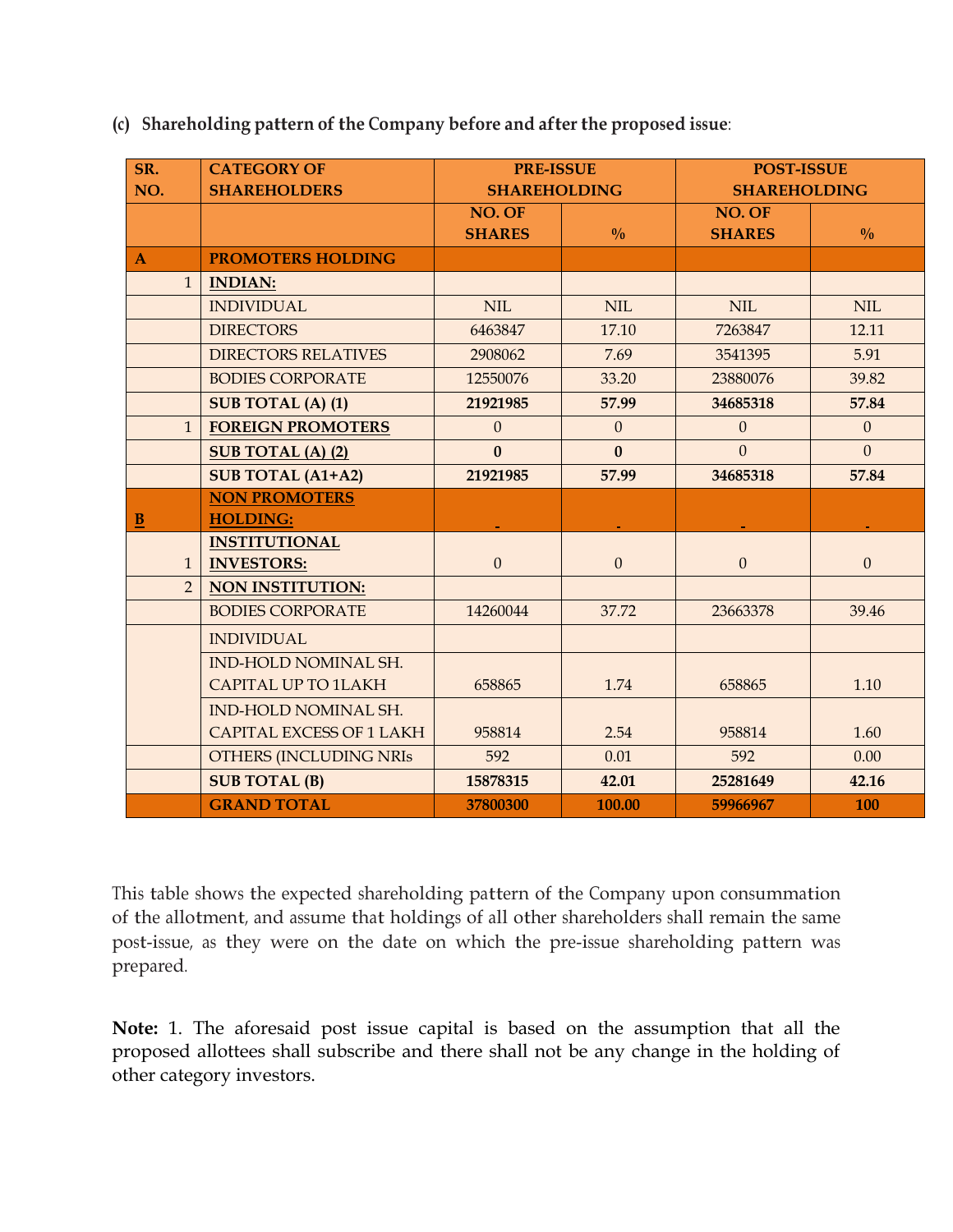# **(d) Proposed time within which allotment shall be completed**

Within 15 days from the date of passing this resolution or in compliance with any statutory requirement including receipt of the in principle approval from the Stock Exchange whichever is later.

**(e) Identity of the natural persons who are the ultimate beneficial owners of the shares proposed to be allotted and/or who ultimately control the proposed allottee, the percentage of post-preferential issued capital that may be held by the said allottee and change in control, if any, in the issuer consequent to the preferential issue**

|                                   |                           |            | Number           |              |               | Post         |               |
|-----------------------------------|---------------------------|------------|------------------|--------------|---------------|--------------|---------------|
|                                   |                           |            | of Equity        | Pre issue    |               | <b>Issue</b> |               |
|                                   | Name & Address of the     |            | <b>Shares</b> to | <b>Share</b> |               | <b>Share</b> |               |
| S.No.                             | <b>Proposed Allottee</b>  | <b>PAN</b> | be issued        | holding      | $\frac{0}{0}$ | holding      | $\frac{0}{0}$ |
| (A) PROMOTERS AND PROMOTERS GROUP |                           |            |                  |              |               |              |               |
|                                   | RAJESH GADODIA            | ABRPG2112K | 433333           | 3275531      | 8.67          | 3708864      | 6.18          |
| $\mathcal{P}$                     | NIMISH GADODIA            | AATPG1117D | 366667           | 3188316      | 8.43          | 3554983      | 5.93          |
| 3                                 | ARCHANA GADODIA           | ACYPG0785C | 183333           | 1253007      | 3.31          | 1436340      | 2.40          |
| $\overline{4}$                    | <b>BINITA GADODIA</b>     | AEMPA6023R | 450000           | 1161662      | 3.07          | 1611662      | 2.69          |
|                                   | <b>BAYANWALA BROTHERS</b> |            |                  |              |               |              |               |
| 5                                 | PRIVATE LIMITED           | AABCB1287C | 11330000         | 2141384      | 5.66          | 13471384     | 22.46         |

|                                            |                          |            | <b>Number</b>    |              |               | Post         |               |
|--------------------------------------------|--------------------------|------------|------------------|--------------|---------------|--------------|---------------|
|                                            |                          |            | of Equity        | Pre issue    |               | <b>Issue</b> |               |
|                                            | Name & Address of the    |            | <b>Shares</b> to | <b>Share</b> |               | <b>Share</b> |               |
| S.No.                                      | <b>Proposed Allottee</b> | <b>PAN</b> | be issued        | holding      | $\frac{0}{0}$ | holding      | $\frac{0}{0}$ |
| (B) GENERAL INVESTORS OTHER THAN PROMOTERS |                          |            |                  |              |               |              |               |
|                                            | <b>GOPIKAR SUPPLY</b>    |            |                  |              |               |              |               |
|                                            | PRIVATE LIMITED          | AABCG1344F | 7250000          | 0            | 0.00          | 7250000      | 12.09         |
|                                            | <b>ASCON MERCHANDISE</b> |            |                  |              |               |              |               |
|                                            | PRIVATE LIMITED          | AACCA0772E | 1146667          | $\Omega$     | 0.00          | 1146667      | 1.91          |
|                                            | CONSOLIDATED             |            |                  |              |               |              |               |
|                                            | <b>MERCANTILES</b>       |            |                  |              |               |              |               |
| 3                                          | PRIVATE LIMITED          | AACCC2960N | 1006667          | 0            | 0.00          | 1006667      | 1.68          |

(i) The company obtained consent letter from individual proposed allottees and is in receipt of subscription amount which is to be adjusted against allotment of shares. The Bank Statement, Auditors certificate & individual consent letters are available for inspection by any member of the company during office hours from 2pm to 5 p.m. from Monday to Friday at the registered office of the Company.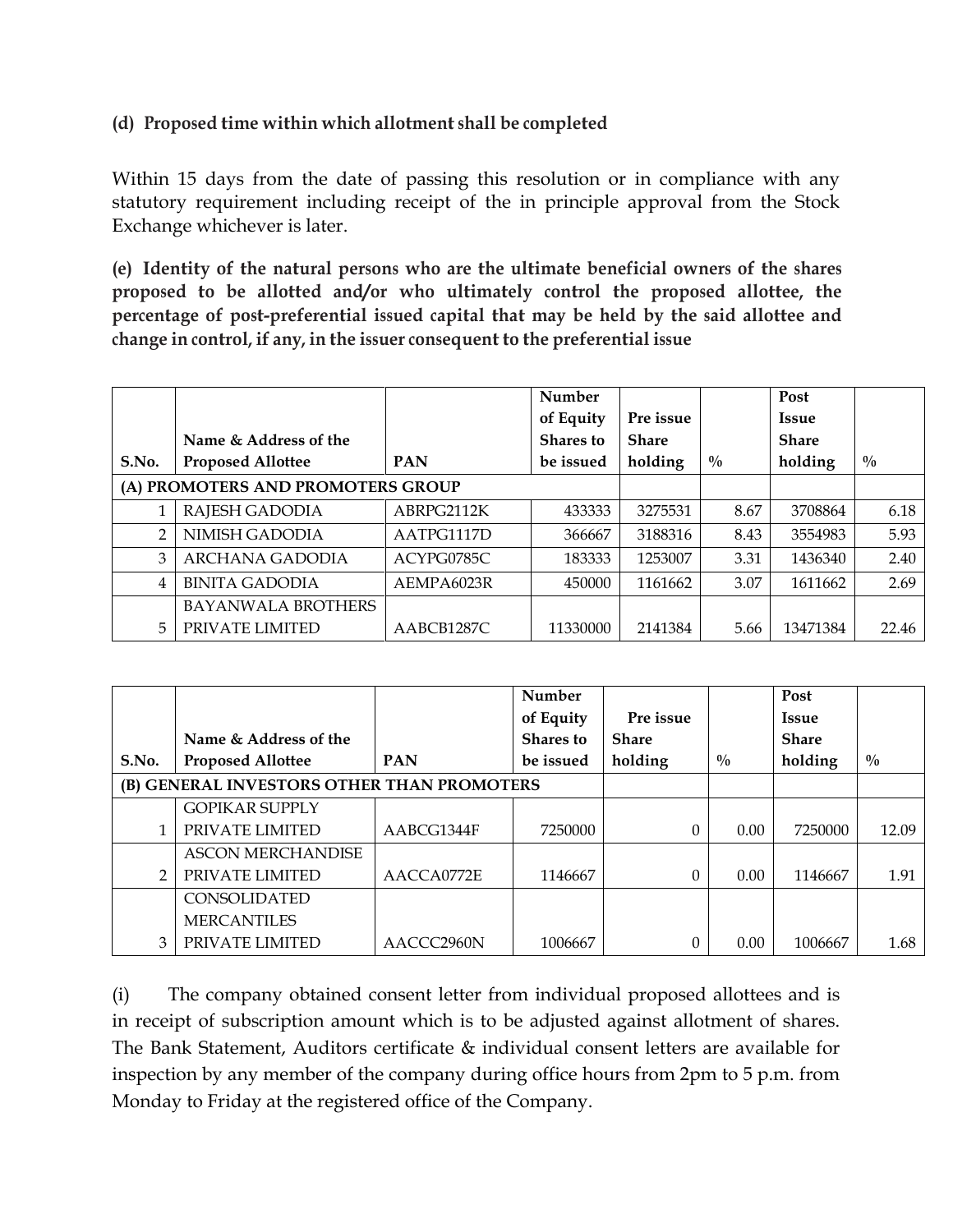# **(ii) Identity of the proposed allotee (s) and percentage of preferential issue capital that may be held by them:**

The Company has obtained copies of the Permanent Account Number (PAN) as well as identity proof and Demat Account Number which are available at the registered office of the Company for inspection of any member during office hours from 2pm to 5 p.m. from Monday to Friday. None of proposed allottees sold any shares during the last six month prior to the relevant date.

(iii) The proposed preferential allotment will not result in a change in the control of the Company.

# **(f) Relevant Date**

The relevant date for the purpose of calculating the price of equity shares to be issued in lieu on the Preferential Basis is the date 30 days prior to the date of General Meeting of the Share Holders.

# **(g)** Pricing of the issue

Since the equity shares of the Company have been listed on a recognized stock exchange for a period more than 26 weeks as on the relevant date, the equity shares shall be allotted at the minimum price determined under Regulation 76(1) of the ICDR Regulations, which shall be not less than the higher of the following:

(a) The average of the weekly high and low of the volume weighted average price of the related equity shares quoted on the recognised stock exchange during the 103[twenty six weeks] preceding the relevant date;

# Or

(b) The average of the weekly high and low of the volume weighted average price of the related equity shares quoted on a recognised stock exchange during the two weeks preceding the relevant date.

The recognized stock exchange' referred to above means any of the recognised stock exchanges in which the equity shares of the Company are listed and in which the highest trading volume in respect of the equity shares of the Company has been recorded during the preceding 26 weeks prior to the relevant date.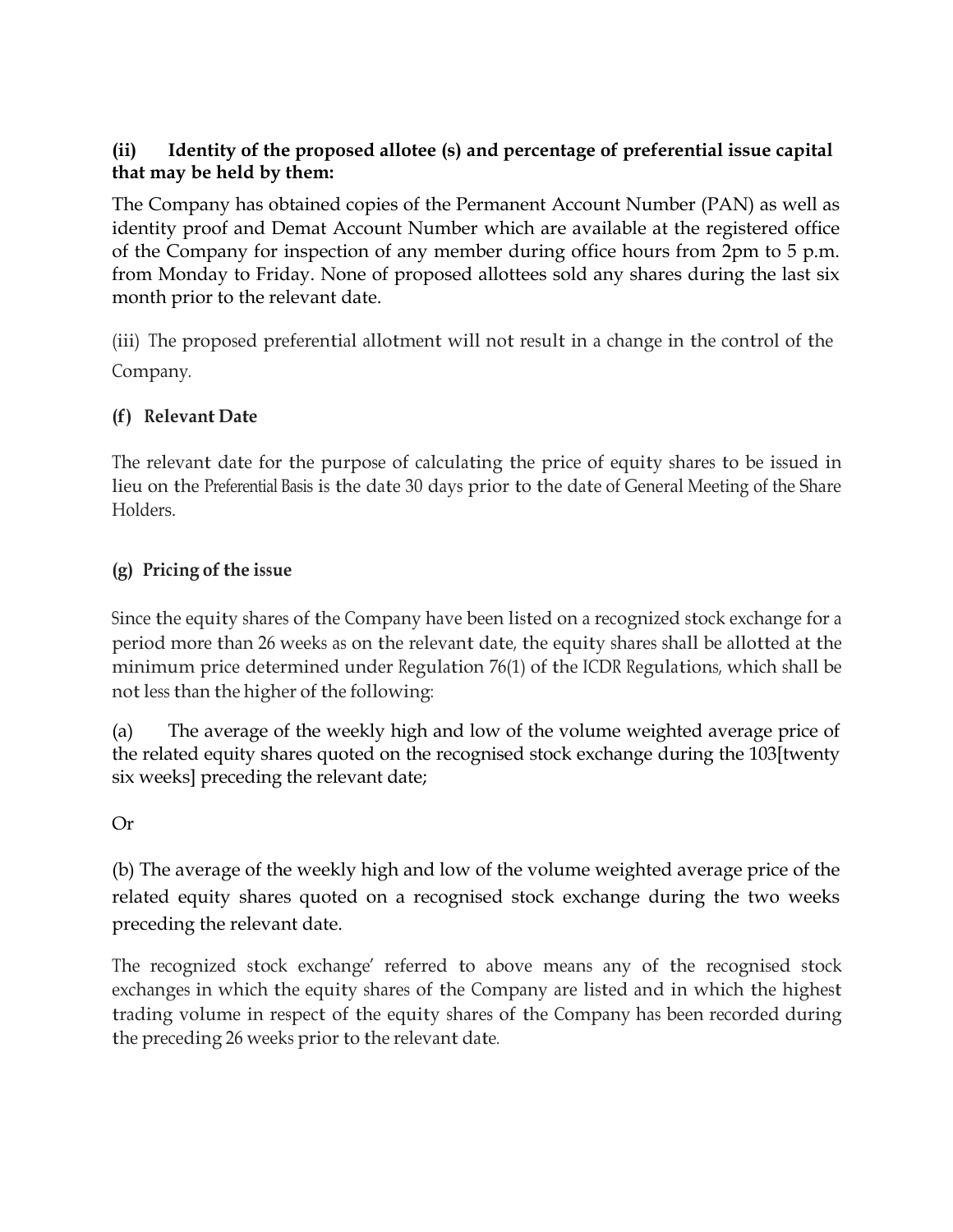For the purpose of the above guidelines the Relevant Date was 29th November 2014, i.e. 30 days prior to the Annual general meeting to be held on 30th December, 2014.

# **(h) Requirement as to re-computation of price and lock-in of specified securities**

Since the equity shares of the Company have been listed on the recognized stock exchanges for a period of more than 6 months prior to the relevant date, the Company is not required to re-compute the price of the equity shares and therefore, the Company is not required to submit the undertakings specified under Regulations 73(1)(f) and (g) of the ICDR Regulations.

# **(i) Auditor'<sup>s</sup> Certificate**

A certificate as required under SEBI Regulations, certifying that the proposed issues is in accordance with the said Regulations has been obtained from the Statutory Auditors of the company and shall be placed before the shareholders and is available at the registered office of the Company for inspection of any member during office hours from 2pm to 5 p.m. from Monday to Friday.

# **(j) Lock-in Period**

The Equity shares to be allotted on preferential basis shall be subject to lock- in as per applicable SEBI Regulations in this behalf.

As per regulation 78(6) of the Securities and Exchange Board of India (Issue of Capital And Disclosure Requirement) Regulation 2009, there are existing share holders for the proposed issue, whose pre-preferential share holding are required to put under lock in as per 78(6) of ICDR regulation, 2009.

The issue of the Equity shares will not result in any change in the management or control of the Company. The approval of the Shareholders is sought pursuant to Section  $62(1)(C)$  of the Companies Act, 2013 and in term of the listing agreement with Stock Exchanges to the issue of the above Shares as set out in the resolution.

The Board recommends passing of the resolution set out in Item 16 as a Special Resolution..

The Directors / key managerial personnel of the Company or their respective relatives are deemed to be concerned or interested in the Resolutions mentioned at Item No. 16 of the Notice only to the extent of shares held by them, if any, in the Company.